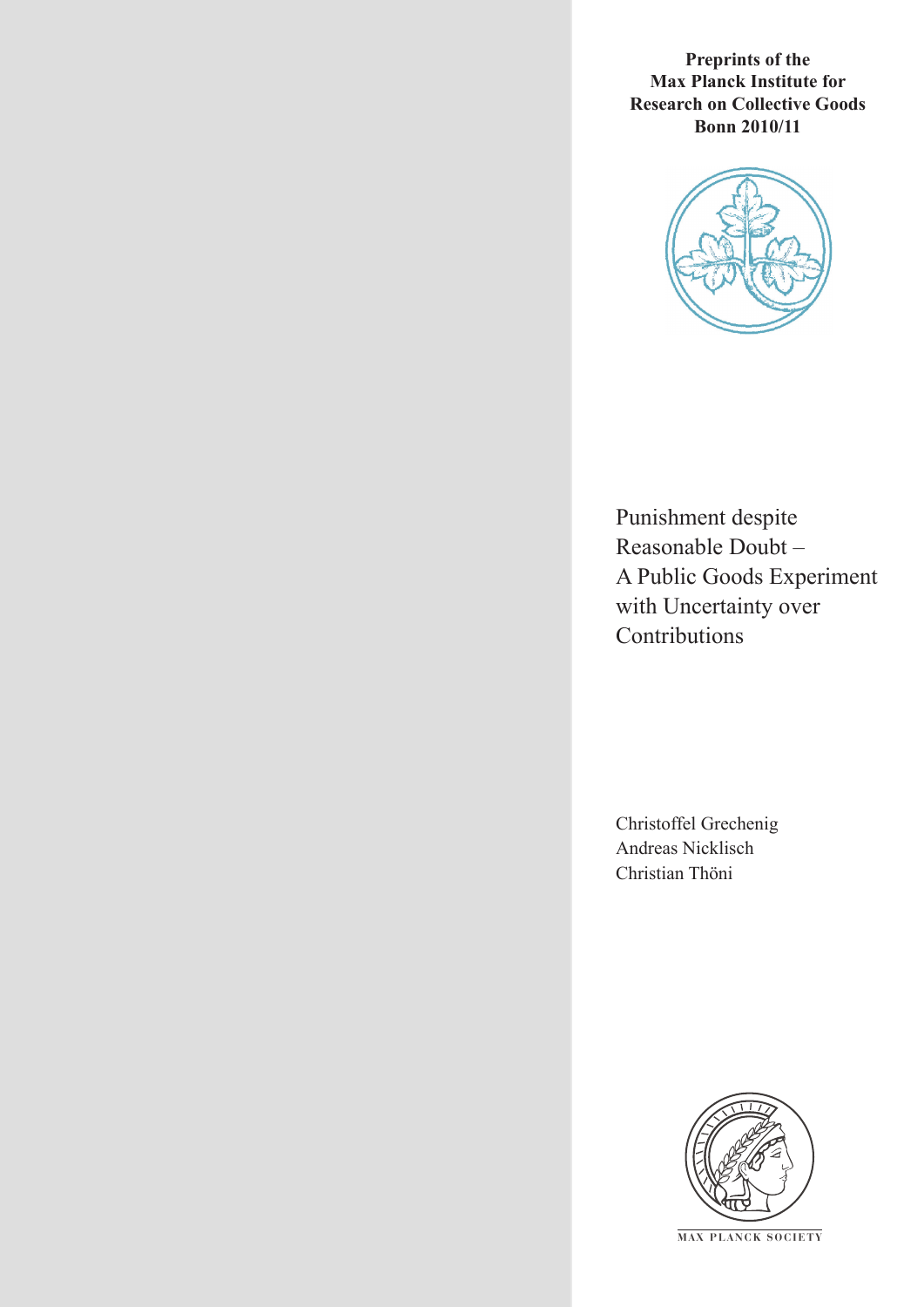

# **Punishment despite Reasonable Doubt – A Public Goods Experiment with Uncertainty over Contributions**

Christoffel Grechenig / Andreas Nicklisch / Christian Thöni

April 2010

Max Planck Institute for Research on Collective Goods, Kurt-Schumacher-Str. 10, D-53113 Bonn http://www.coll.mpg.de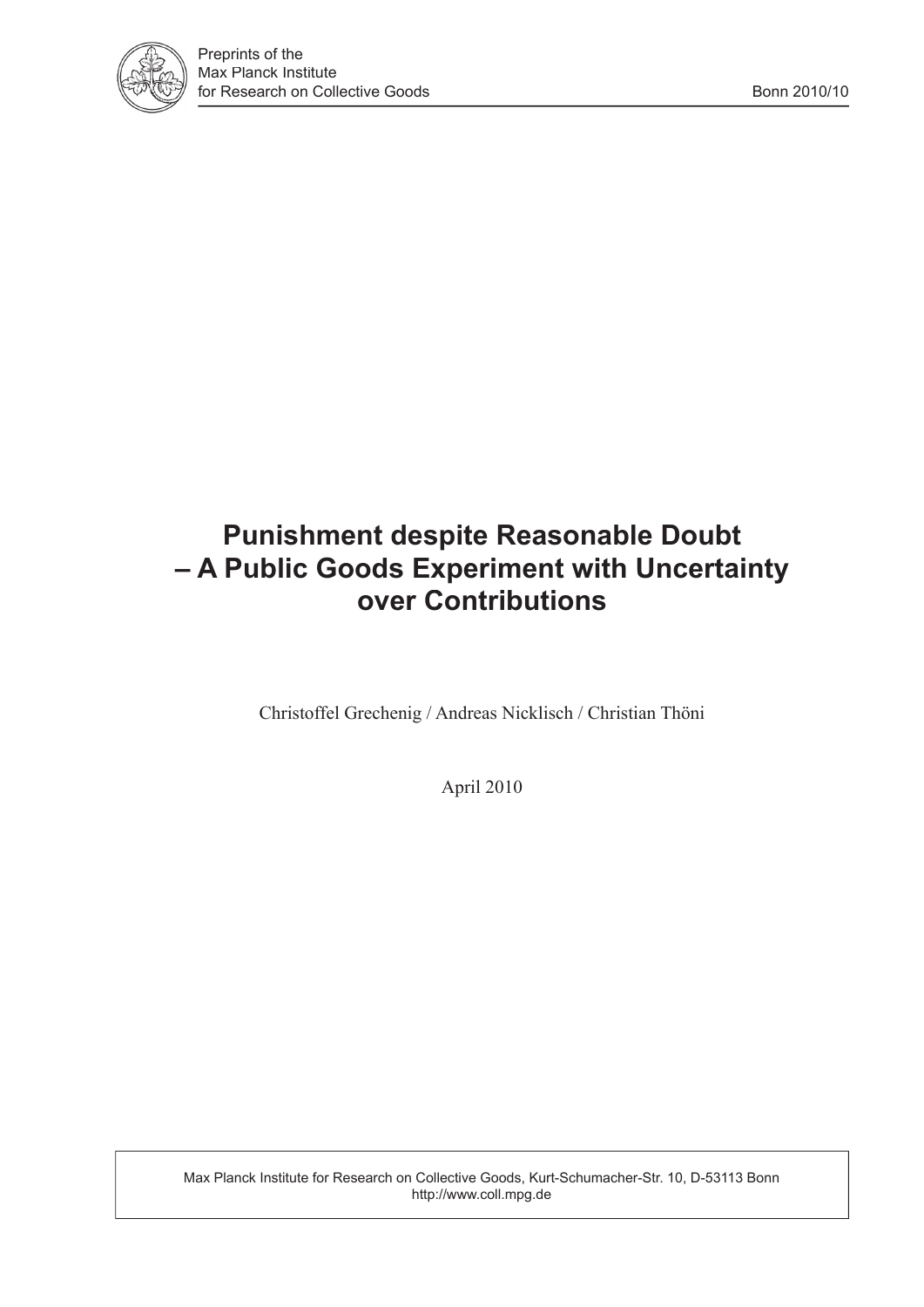# PUNISHMENT DESPITE REASONABLE DOUBT

# – A PUBLIC GOODS EXPERIMENT WITH UNCERTAINTY OVER CONTRIBUTIONS

KRISTOFFEL GRECHENIG

UNIVERSITY OF ST. GALLEN, DEPARTMENT OF LAW BODANSTR. 4, 9000 ST. GALLEN, SWITZERLAND +41 71 224 3006 ▪ KRISTOFFEL.GRECHENIG@UNISG.CH

&

MAX PLANCK INSTITUTE FOR RESEARCH ON COLLECTIVE GOODS KURT-SCHUMACHER-STRASSE 10, 53113 BONN, GERMANY +49 228 91416 51 ▪ GRECHENIG@COLL.MPG.DE

ANDREAS NICKLISCH

MAX PLANCK INSTITUTE FOR RESEARCH ON COLLECTIVE GOODS KURT-SCHUMACHER-STRASSE 10, 53113 BONN, GERMANY +49 228 91416 79 ▪ NICKLISCH@COLL.MPG.DE

CHRISTIAN THÖNI

UNIVERSITY OF ST. GALLEN, DEPARTMENT OF ECONOMICS VARNBÜELSTR. 14, 9000 ST. GALLEN, SWITZERLAND +41 71 224 2548 ▪ CHRISTIAN.THOENI@UNISG.CH

## Abstract

Under a great variety of legally relevant circumstances, people have to decide whether or not to cooperate, when they face an incentive to defect. The law sometimes provides people with sanctioning mechanisms to enforce pro-social behavior. Experimental evidence on voluntary public good provision shows that the option to punish others substantially improves cooperation, even if punishment is costly. However, these studies focus on situations where there is no uncertainty about others' behavior. We investigate punishment in a world with "reasonable doubt" about others' contributions. Interestingly, people reveal a high willingness to punish even if their information about cooperation rates is inaccurate, or noisy. If there is some non-trivial degree of noise, punishment (1) cannot maintain high contributions and (2) reduces welfare even below the level of a setting without punishment. Our findings suggest that sufficient information accuracy about others' behavior is crucial for the efficiency of sanction mechanisms. If a situation is characterized by low information accuracy, precluding sanctions can be optimal.

JEL Classifications: C91, D03, H41, K14, K42. Keywords: Experimental Law & Economics, Public Goods, Enforcement under Uncertainty.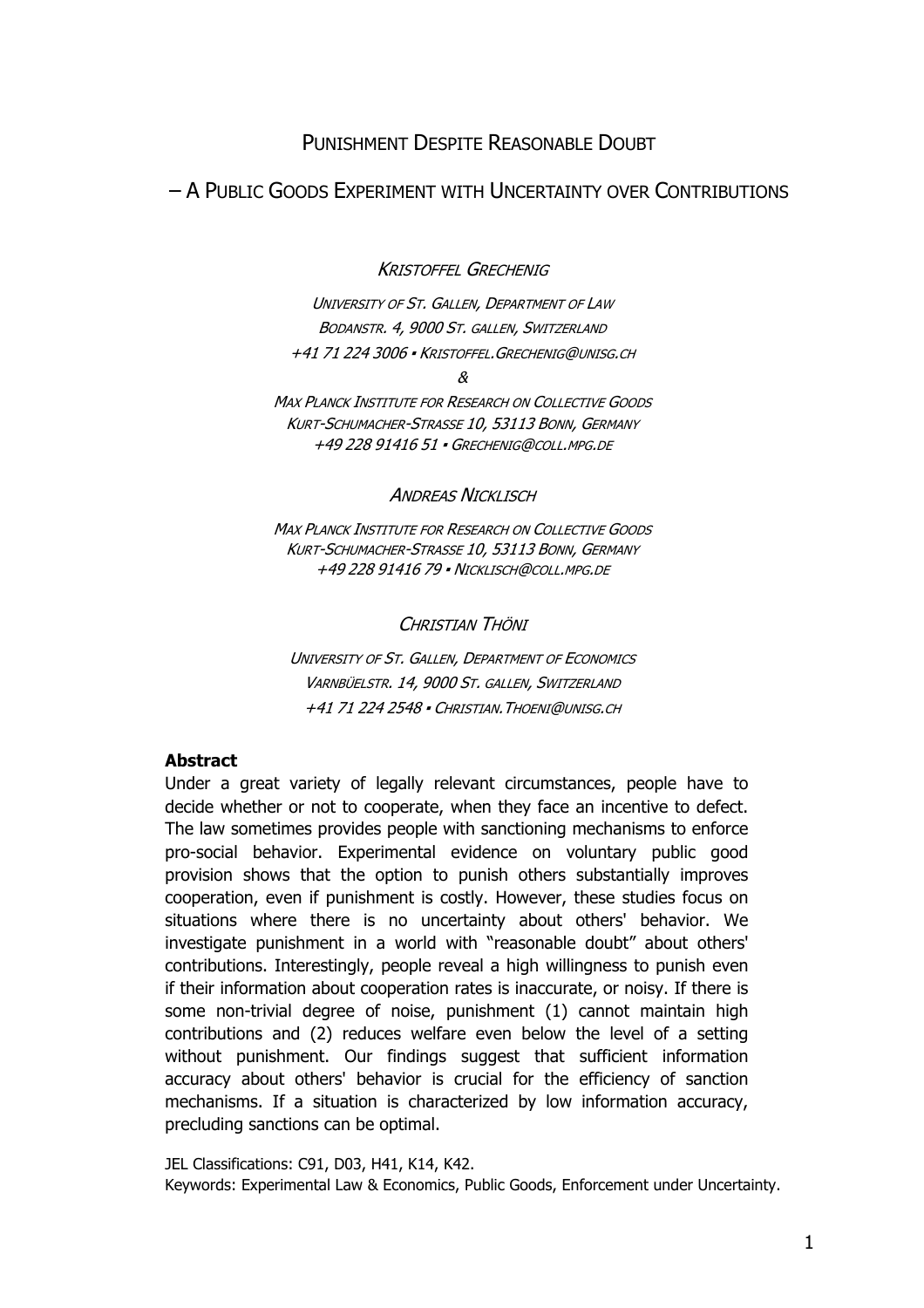#### **Introduction**

 $\overline{a}$ 

"Far be it from you to do such a thing—to kill the righteous with the wicked, treating the righteous and the wicked alike." [...] The Lord said, "If I find fifty righteous people in the city of Sodom, I will spare the whole place for their sake."

Genesis 18, 25-26

Sanctions are a key element of justice, where interventions try to reduce incentives for misbehavior. An ideal setting would provide perfect information, that is, people who have to decide whether to impose sanctions would be aware of all relevant facts. Reality is much less perfect. Decision makers typically face imprecise, contradicting, or even wrong information. This raises the issue of whether the premise that people are imperfectly or noisily informed systematically influences their disposition to use sanctions. Using an experimental approach, we contribute to this debate by studying the effects of a ceteris paribus variation of the accuracy of information about other people's behavior. First, we ask how the fact that people receive noisy information about the behavior of those to be sanctioned affects their willingness to execute sanctions (punishment). Second, we examine how sanctioned persons respond to punishment that they receive under a noisy information system. Third, we analyze how sanctions affect cooperation and efficiency in this situation.

The implications of imperfect or noisy information on sanctioning mechanisms have received some attention in the literature.<sup>1</sup> Lawyers have often made intuitive statements, most famously William Blackstone (1765-1769, book 4, ch. 27) indicating that "the law holds, that it is better that ten guilty persons escape, than that one innocent suffer." In fact, this statement has become a common convention implying that people follow the norm not to apply sanctions if the information is very noisy. Sanctions include reports of criminal behavior to the police, economic sanctions under international law, private law suits, etc. The individual rationality for abstaining from sanctioning in a noisy information system derives from a common understanding: a sanction regime may cause two distinct types of errors, "type I" errors, which is the case when innocent defendants are found guilty, and "type II" errors, when guilty defendants escape punishment (see, e.g., Ehrlich, 1982, Polinsky & Shavell, 1989, Miceli, 1991). According to the common understanding, the social damage of a regime that minimizes "type I" errors at the cost of "type II" errors is substantially lower than the damage of a regime that allows for "type I" errors in order to avoid "type II" errors. While various authors (recently Blume, 2008, Feess & Wohlschlegel, 2009) have emphasized

<sup>&</sup>lt;sup>1</sup> Compare, e.g., Png (1986), Rubinfeld & Sappington (1987), Volokh (1997), Rachlinski & Foulden (2003), Eisenberg et al. (2005), Polinsky & Shavell (2007), Eisenberg & Hans (2009).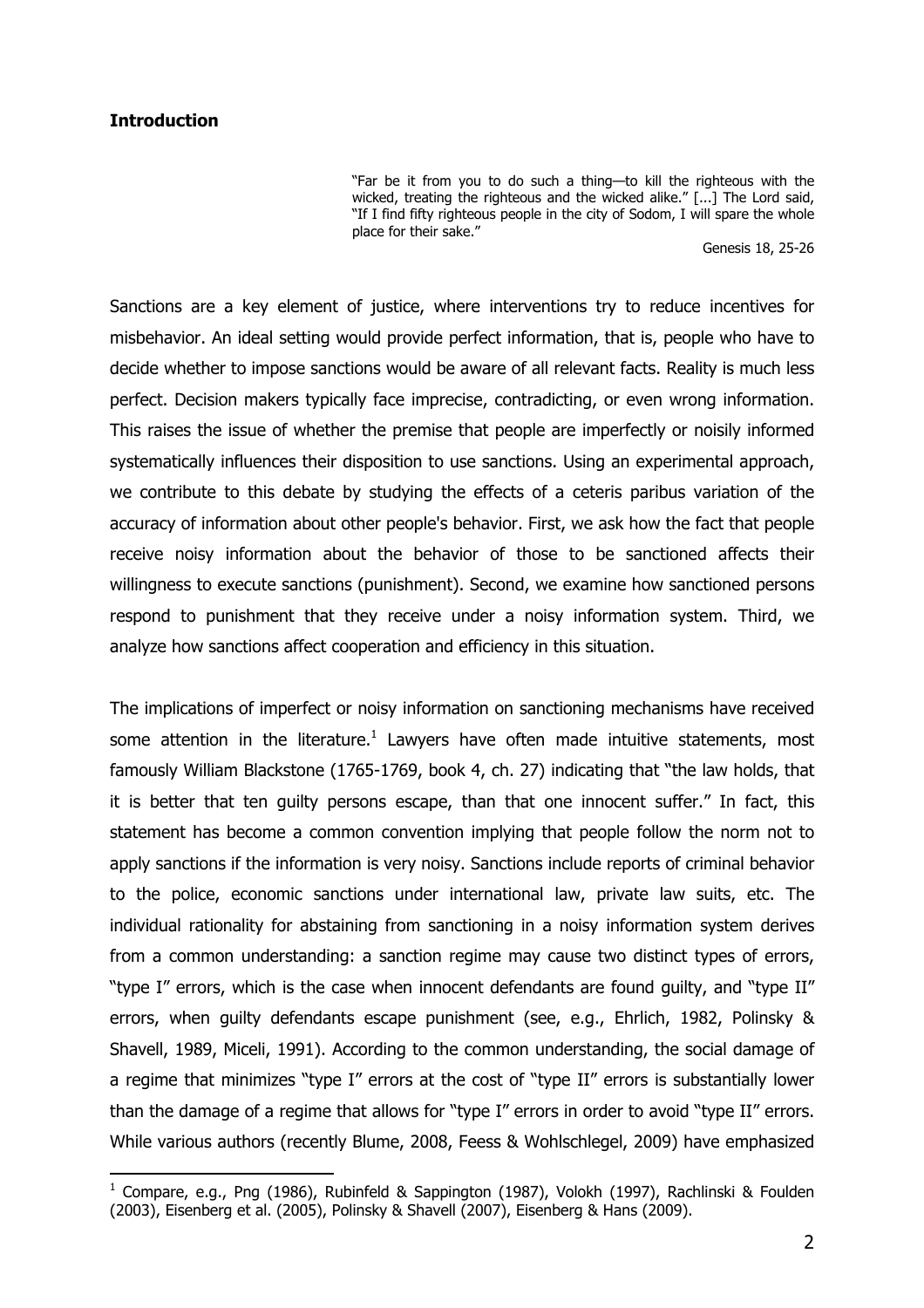the costs of "type I" errors, there is currently little evidence about the size of these costs. $2$ The purpose of this article is to explore (a) whether people in fact exhibit a decline in their willingness to execute punishment given that they are uncertain about others' behavior, and (b) whether social welfare in a sanctioning regime (with "type I" and "type II" errors) is in fact superior to a regime where no sanction possibilities are available, i.e., where "type I" errors cannot occur but "type II" errors are frequent (without sanctions all defectors remain unpunished).

Experimental economics provides social dilemma games as ideal workhorses for this class of questions, as people interact in groups in such a way that cooperation is optimal from a welfare perspective, but defection is rational for each individual. Among other mechanisms, like social norms and habits, sanctions serve as an important mechanism in maintaining social cooperation, as they offer participants the ability to enforce pro-social behavior by sanctioning defection. Previous research has drawn special attention to decentralized sanctioning, where subjects can distribute points which reduce both other group members' – and their own – income. Fehr & Gächter (2000, 2002) show that subjects mainly use the punishment option to discipline free riders, allowing the group to attain high contributions and therefore producing efficient outcomes. $3$  Results suggest that decentralized sanctions are a robust mechanism for stabilizing cooperation in anonymous groups.

The result above, however, is obtained in a system with completely accurate information concerning the cooperation rates of all group members. To the best of our knowledge we are the first to systematically vary the accuracy of contribution signals in a public goods game with sanctioning mechanism.<sup>4</sup> The crucial question is how people behave if they are faced with noisy information about others' behavior. One could claim that, following the prevalent idea of a common rationale to avoid "type I" errors, subjects abstain from applying sanctions. As a consequence, the group's total welfare declines if there is noisy information: defectors will not be disciplined by sanctions, meaning that cooperation cannot be improved.

 $2$  Some economic scholars have explored the optimal degree of noisiness for sanctioning relevant information, given that one can quantify the social costs of "type I" and "type II" errors (see, e.g., Kaplow & Shavell, 1994, Polinsky & Shavell, 2000, 2007, Lando, 2009, Rizzolli & Saraceno, 2009).

 $3$  Earlier studies on sanctions in social dilemma games are Yamagishi (1986) and Ostrom et al. (1992). Herrmann et al. (2008) show, however, that the positive effect of the punishment option on contributions is not ubiquitous. They report data from a cross-cultural experiment which shows the effectiveness of the punishment option depends on cultural factors.

<sup>&</sup>lt;sup>4</sup> Loosely related is a study by Fatas et al. (2009), who study the effect of a central sanctioning mechanism that punishes arbitrary subjects dependent on a group's joint contributions. Levati et al. (2009) study the effect of uncertainty about the marginal benefits of the public good.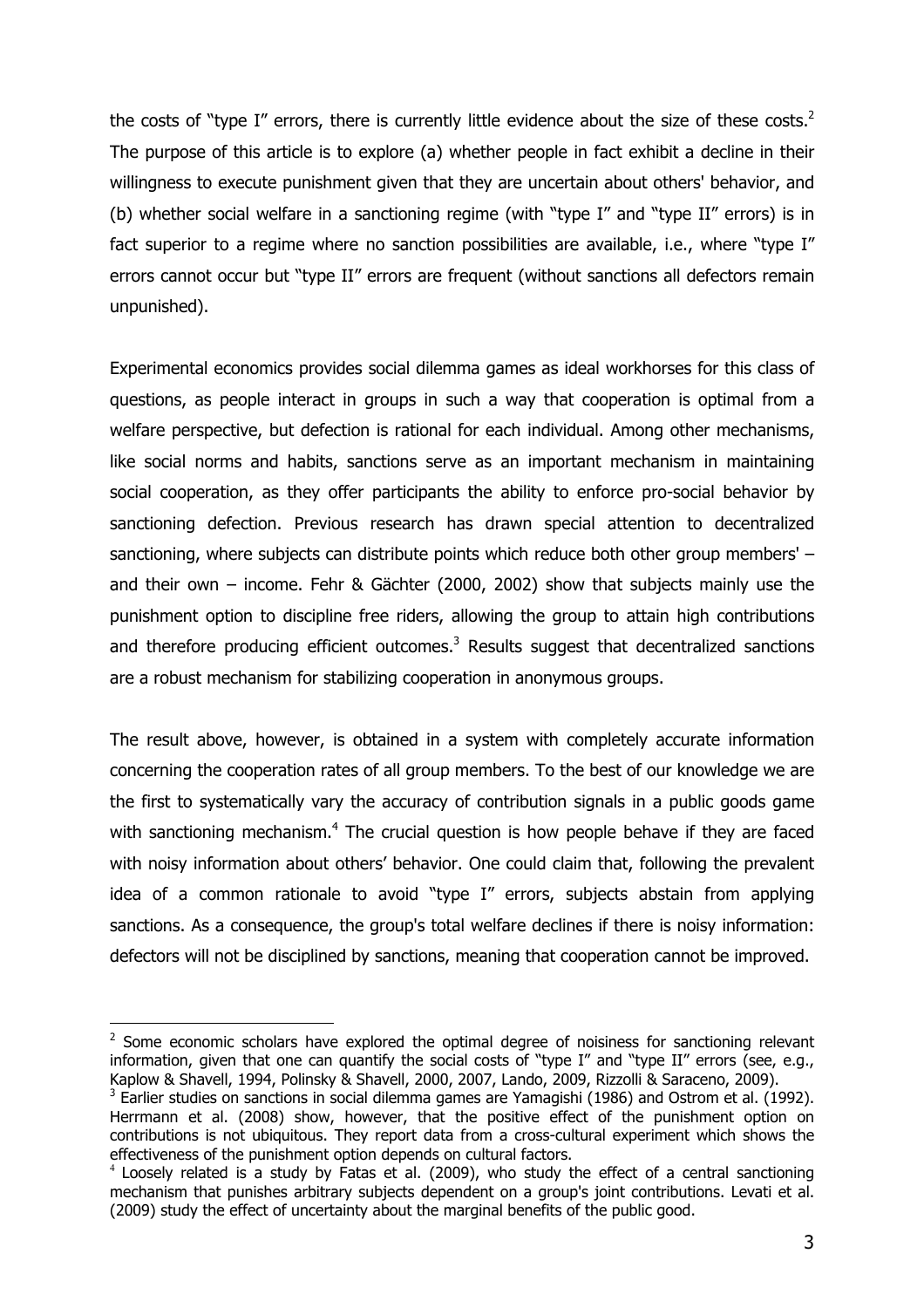In fact, our results are even worse. We find that a large degree of noise does not discourage punishment. Our evidence even suggests that the more noise we introduce, the more punishment subjects apply. On the other hand, subjects do not differ systematically with respect to their response to received punishment in the noisy information regime and in the accurate information regime. As a consequence, defectors are mildly sanctioned and adjust their behavior only slightly (although severe punishment would lead to stronger corrections), whereas many cooperators are punished. The overall welfare assessment of punishment under noisy information is devastating. Compared to the punishment regime under accurate information, the introduction of a minor degree of noise already decreases welfare substantially; welfare is equivalent to that obtained in a game without a punishment mechanism. Introducing a major degree of noise, finally, yields welfare below that obtained in the game without punishment. This result is remarkable, as people could simply choose not to make use of punishment.

Our results have important policy implications. Even though there may be circumstances in reality with perfect information, in the vast majority of legal cases information is unavailable or prohibitively costly to obtain. Cases brought to court typically involve uncertainty with respect to crucial facts. Not surprisingly, rules of legal procedure are inherently based on the incidence of error (e.g. Shavell, 2004, 451, Wistrich et al., 2005) and the law in general respects the fact that some information is private (e.g. Baird et al., 2003, 79). Our findings suggest that regulators may be well advised not to offer any sanctioning mechanism at all if there is a substantial degree of noise. In other words, if installing a sanctioning system with or without punishment were an endogenous choice variable, the issue of information accuracy (or the costs for accurate information) would crucially affect the decision whether to opt for such a system or not.

One example which reflects our findings nicely is public international law. It deals with social dilemma settings (pollution, use of natural resources, nuclear activities etc.), where information is typically difficult or impossible to obtain due to the nature of the issues and because of state sovereignty (Shaw, 2008). The fact that public international law is characterized by few (decentralized) sanctioning mechanisms and by many treaties with information obligations follows the rationale of our findings. Even though these features have historically evolved for different reasons (Brownlie, 2008, Shaw, 2008), our results suggest that they may be good from a welfare perspective.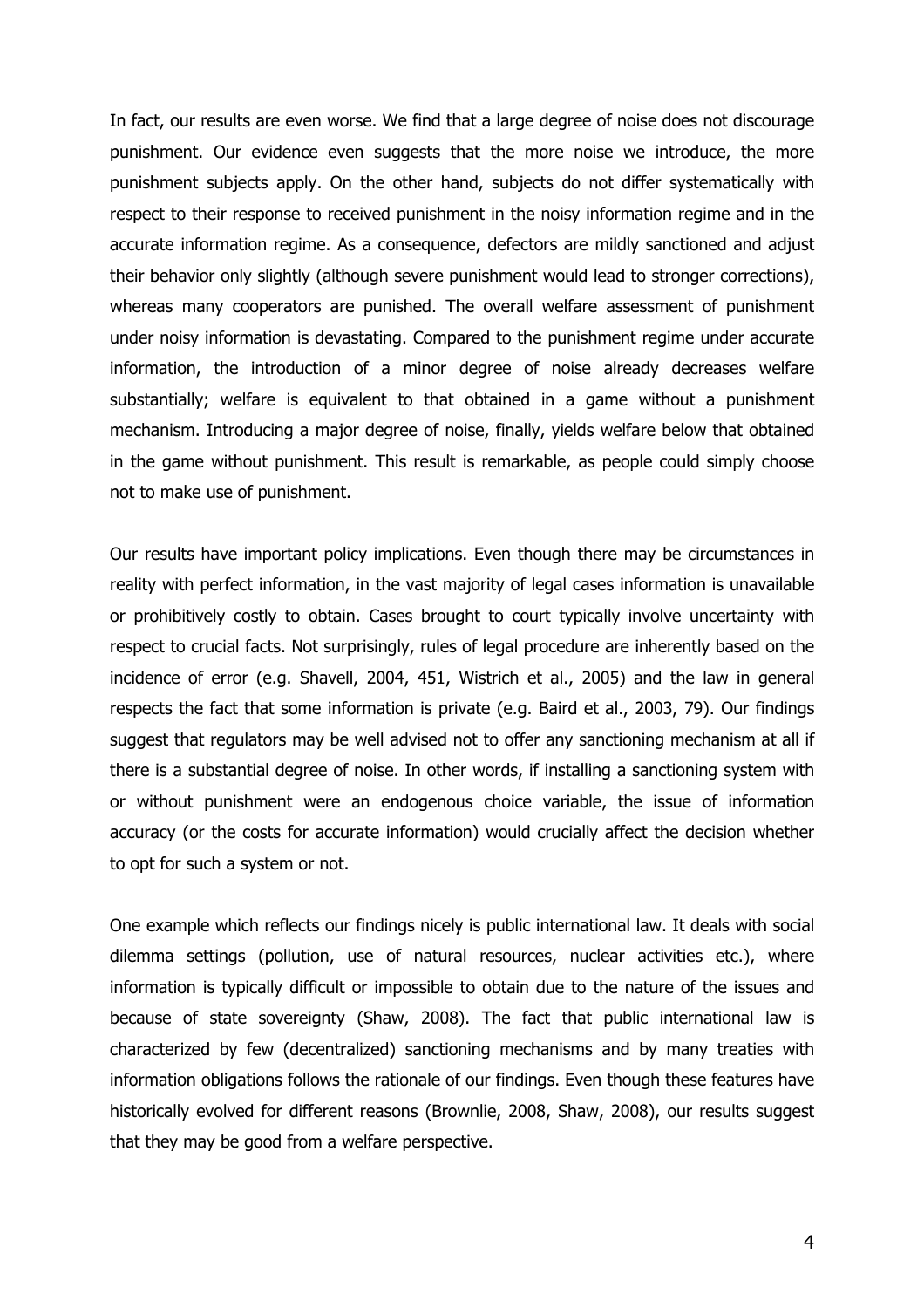Another example is criminal law where high standards of proof are required. Convictions under criminal law require proof beyond reasonable doubt for every fact necessary in constituting a crime (United States Supreme Court, 1970). Considering the enormous social costs of "type I" errors, and, on the other hand, people's willingness to impose sanctions even under high uncertainty, rules of evidence that require substantial information are socially optimal.

This article proceeds as follows. We begin by describing our experimental design, which exposes subjects to an environment where they can cooperate in providing a public good. Treatment conditions vary as to whether subjects are able to impose costly sanctions on others and as to the accuracy of information with respect to others' cooperation rates. We then discuss some expectations regarding subjects' behavior vis-à-vis different degrees of information accuracy. Finally, we present our experimental results, and conclude with a discussion of policy implications.

#### Design

Our experimental tool is the standard voluntary contribution mechanism (VCM) with and without decentralized punishment. This design has been widely tested (see Zelmer, 2003, for an overview) and it allows for both an efficiency analysis and for general applications to the law.

More precisely, we analyze behavior in a standard repeated VCM game with four players and ten periods. The group composition remains constant over the ten periods (partner design). At the beginning of each period, each player receives an endowment of 20 ECU (experimental currency units). Players simultaneously choose how many ECU to contribute to the public good,  $g_i$ , with  $g_i \in \{0,1,2,...,20\}$ . Each ECU contributed to the public good yields a benefit of 0.4 ECU (the marginal per capita return) to every player in the group.

After the contributions are made, each player receives a signal  $s_i$  ( $\neq i$ ) about the contributions of each other player in the group, such that

$$
S_j = \begin{cases} g_j & \text{with probability } \lambda, \\ \widetilde{g}_j & \text{with probability } (1 - \lambda), \end{cases}
$$
 (1)

where  $\tilde{g}_j$  is an independent random draw from {0,1,2,....,20}\{ $g_j$ }, all numbers with equal probability. Thus each number (except  $g_i$ ) is equally likely to appear if the signal does not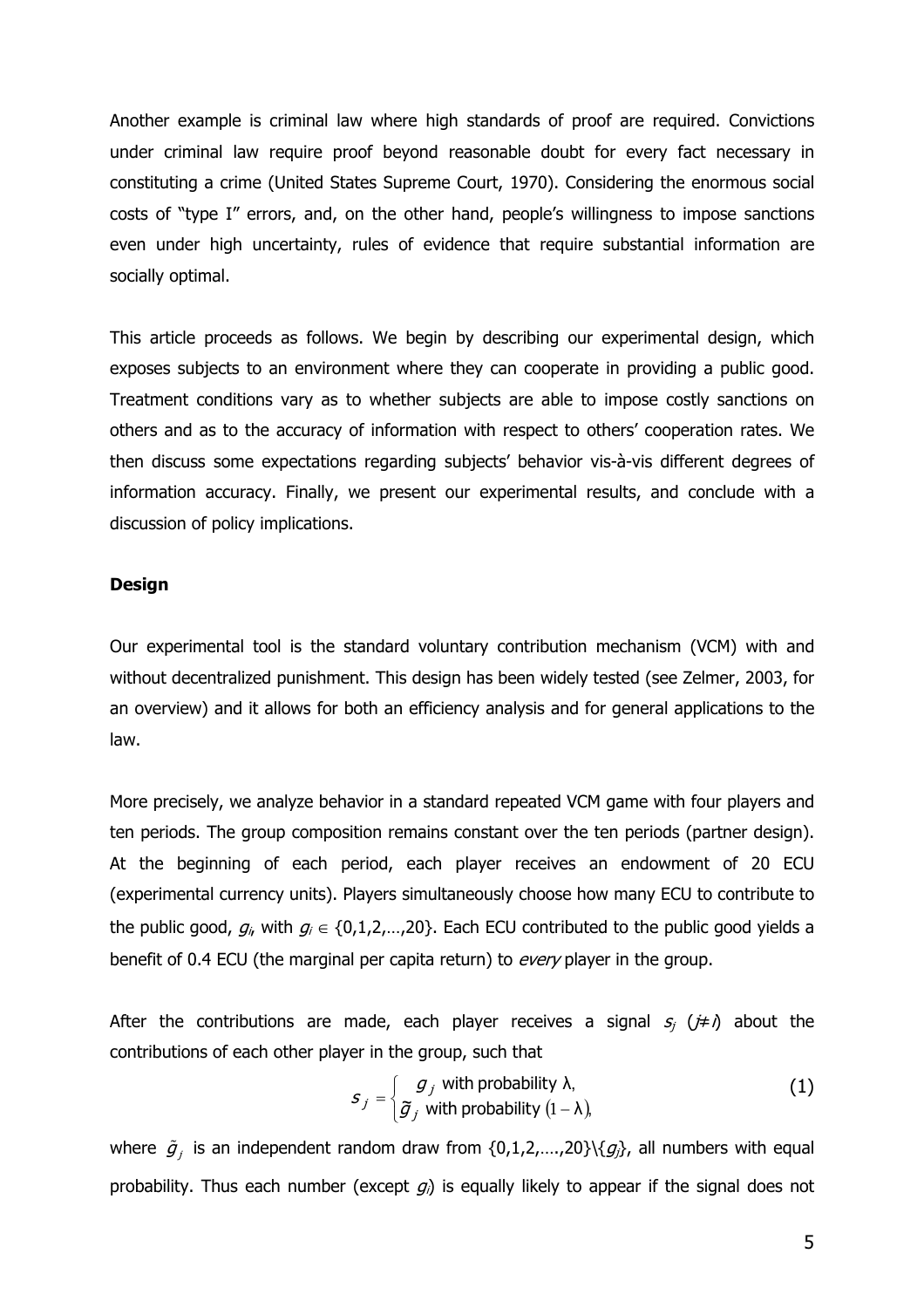correspond to the actual contribution. The three signals are shown in a random sequence, making the identification of the other players impossible.

In the game without the punishment option, players are then informed about their earnings in the period and proceed to the next period. In the game with the punishment option, players enter a second stage. Here they can punish other players. For this purpose, each player receives an extra endowment of 10 ECU in every period.<sup>5</sup> Each punishment point assigned to another player leads to a deduction of three ECUs from the punished player's account, but also reduces the punisher's income by one ECU. Each player can spend up to 10 ECU on punishment. ECUs not spent on punishment are credited to the particular player's account. Denoting punishment points that player *i* assigns to player *j* as  $p_i^j(j\neq i)$ , it follows  $\sum_j \rho_i^j \leq 10$ . Player *i*'s payoff in a given period,  $\pi_{i_t}$  is

$$
\pi_i = 20 - g_i + 0.4 \sum_j g_j + \left(10 - \sum_{j \neq i} p_i^j\right) - 3 \sum_{j \neq i} p_j^i.
$$
 (2)

After each period, players learn their own payoff and the points they received (but get no detailed information on who distributed points). Players then proceed to the next period; payoffs accrue over ten periods. All parameters, the signal technology, and payoff functions are common knowledge.

We apply four treatment conditions, three with a sanctioning mechanism and one without sanctioning:

- In the P/1 treatment, subjects receive accurate signals about the other group members' contributions ( $\lambda$ =1) and may use the sanctioning mechanism.
- In the P/.9 treatment, the signal is accurate in 90 percent of the cases. In ten percent of the cases, the signal does not correspond to the contribution of the other group member ( $\lambda$ =.9). After receiving information on the contributions, subjects may use the sanctioning mechanism.
- In the P/.5 treatment, the signal is accurate in only 50 percent of the cases  $(\lambda = .5)$ . After receiving information on the contributions, subjects may use the sanctioning mechanism.
- In the N/.5 treatment, the signal is accurate in only 50 percent of the cases  $(\lambda = .5)$ , and there is no sanctioning mechanism available.

 $5$  By introducing an extra endowment for punishment, we depart slightly from the "standard setting" of this game. However, we avoid the following problem in doing so: The earnings from the public good (and, consequently, the average contribution of all players to the public good) are unknown at this stage of the game. The extra endowment prevents subjects from having to speculate about their earnings when choosing the amount of their income they want to spend for punishment points.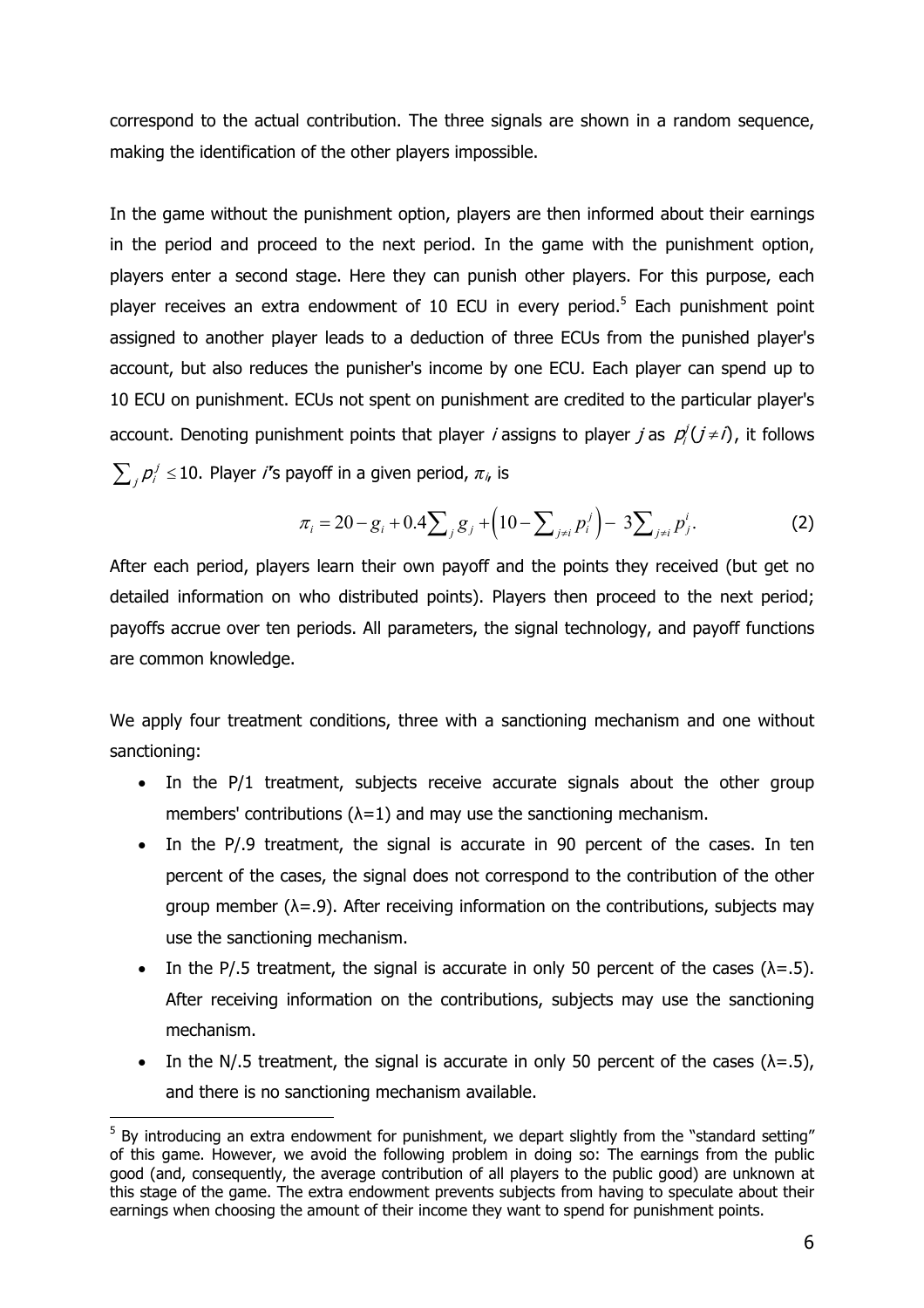For comparison, we use data from an experiment by Hermann et al. (2008), who conducted a VCM game with identical parameters, in the same lab, and with the same subject pool, without punishment and accurate signals (denoted as N/1).

We ran a total of 8 sessions with 48 groups (192 subjects), providing us with 12 independent observations per treatment condition. Each subject participated in only one treatment condition; none of the subjects had previously participated in a public good experiment. The experiments were conducted at the laboratory for economic experiments (EconLab) at the University of Bonn in January to March 2009 with mostly undergraduate students from various fields.<sup>6</sup> Once all subjects were seated, the written instructions were handed to them before the experimenter read them out loud.<sup>7</sup> Subjects were given the opportunity to ask any questions they might have privately. After questions had been answered individually, subjects had to solve a set of control questions. $8$  A session lasted for about 60 minutes. Payoffs earned were converted at an exchange rate of 1 Euro per 40 ECUs. Subjects earned on average 13.67 Euro<sup>9</sup> (standard deviation 1.30 Euro), including a show-up fee of 2.50 Euro.

#### Expected Behavior

 $\overline{a}$ 

Assuming common knowledge of rationality and selfish preferences, the unique subgameperfect Nash equilibrium is that no player contributes to the public good. The reason is simple: each ECU contributed yields 0.4 ECU but costs 1 ECU. If the game is played for a finite number of periods the rationale remains unchanged; reasons like reputation building at the beginning of the sequence do not matter from a theoretical point of view: since no player contributes in the last period (in this period, reputation building is irrelevant), it is also rational not to contribute in the second to last period, and so on until the very first period. Irrespective of the other group members' decisions, not contributing maximizes payoffs. However, the group earns *four* times 0.4 for each ECU contributed. Therefore, the social welfare of the group (defined as the sum of payoffs of all group members) is maximized if all players fully contribute. Hence, the VCM game provides us with an individual measure for cooperation and allows us to investigate the efficiency of group outcomes.

 $6$  Four percent of participants were non-students, 52 percent of participants were females, and age ranged between 16 and 47 (median 22). The experiment was programmed in zTree (Fischbacher, 2007); we used ORSEE (Greiner, 2004) for recruiting.

<sup>&</sup>lt;sup>7</sup> Instructions are adapted from Hermann et al. (2008); a translated English version is enclosed in Appendix A.

<sup>&</sup>lt;sup>8</sup> Control questions are enclosed in Appendix B.

 $9$  13.67 Euro corresponds to 18.70 US dollars in February 2010.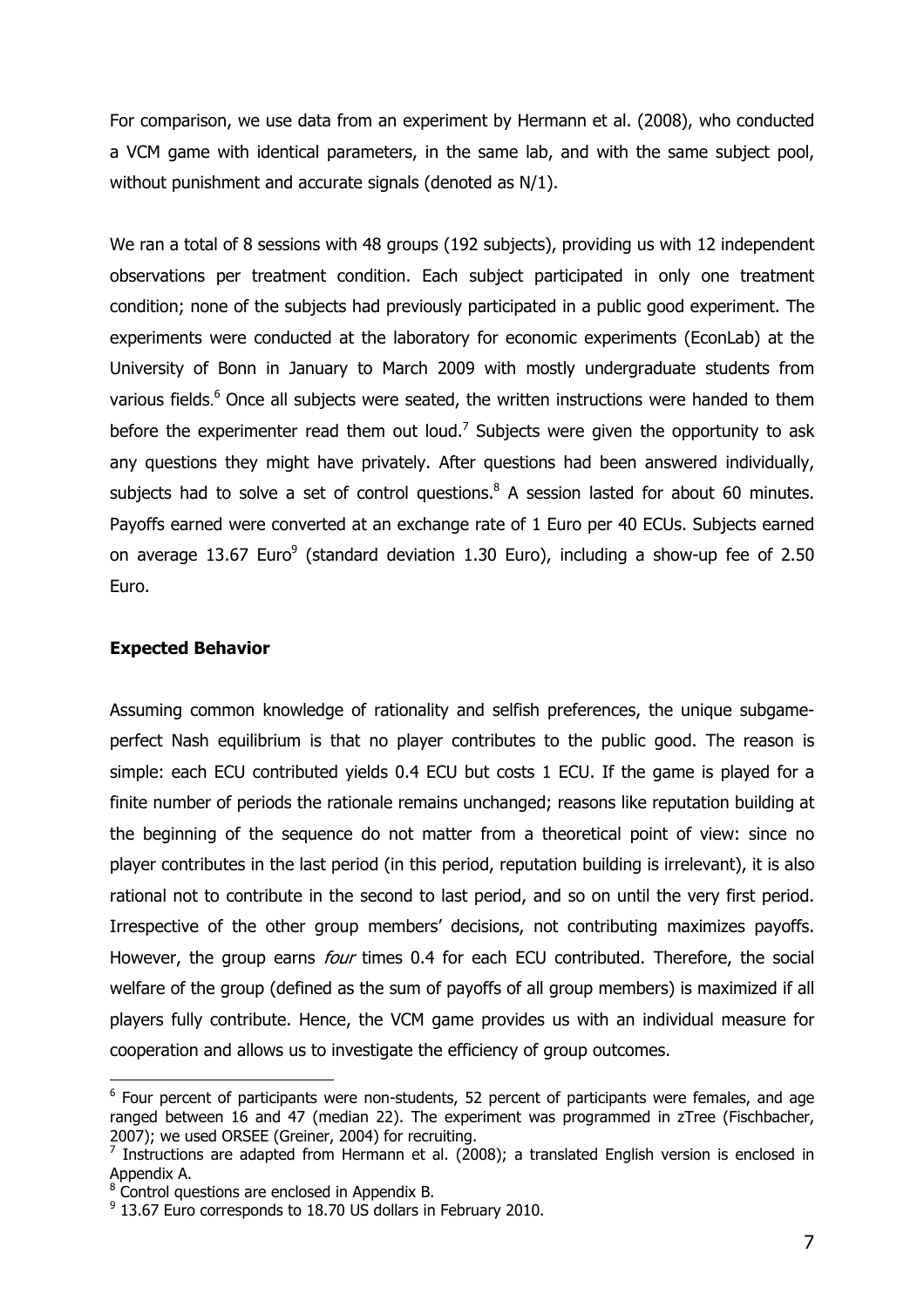What changes if we introduce sanctions? Given that punishment is costly for the punisher, norm enforcement by punishment itself is a public good: the entire group participates in the benefits stemming from the players who punish, while the punisher bears the costs alone. This design reflects the fact that enforcement of many legal rights is time consuming and not profitable from a purely monetary point of view. Hence, under standard assumptions, no player will exert punishment; and contributions will be the same as in the game without sanctions.

There is ample experimental evidence that theoretical predictions under standard assumptions are a poor description of actual behavior. Subjects contribute to the public good; subjects make use of the punishment option, defectors receive punishment points, and cooperators sometimes receive punishment, too. Contributions decline over time if sanctioning is not available, but remain stable or increase if sanctioning is possible (see Hermann et al., 2008, for example). All existing results, however, are established only under accurate information about other subjects' contributions.

How should inaccurate information about other players' contributions influence behavior? The most direct effect is certainly the effect on punishment. In treatments with punishment, noise makes separating defectors from cooperative subjects more difficult. Previous evidence strongly suggests that the targeted subjects' contribution is the major determinant of punishment. Most of the studies find that punishment is predominantly directed towards defectors (Fehr & Gächter, 2000, 2002).<sup>10</sup> If punishment is used to enforce cooperation norms, subjects should become more reluctant to use the punishment option if there is the danger of erroneous punishment, i.e., "type I" errors. We thus hypothesize that the use of punishment is decreasing for decreasing information accuracy, that is, most punishment should be observed in P/1. We expect less punishment in P/.9, and the least amount in P/.5, where the signal is largely uninformative.

How do subjects respond to punishment? Although punishment is predominantly directed to defectors, some punishment is also directed towards cooperators, so-called antisocial punishment. Typically, antisocial punishment leads to a substantial decline in contributions from the targeted subject in subsequent periods. The crucial question is whether or not

 $10$  Recent studies (e.g., Cinyabuguma et al., 2006) investigate punishment directed towards cooperators. Gächter et al. (2005) and Herrmann et al. (2008) show that the degree of such "antisocial punishment" is decisive with respect to the efficiency of the punishment mechanism in establishing cooperative results. The latter study also reports data from Bonn, where our experiments took place. In this subject pool, antisocial punishment is of little importance.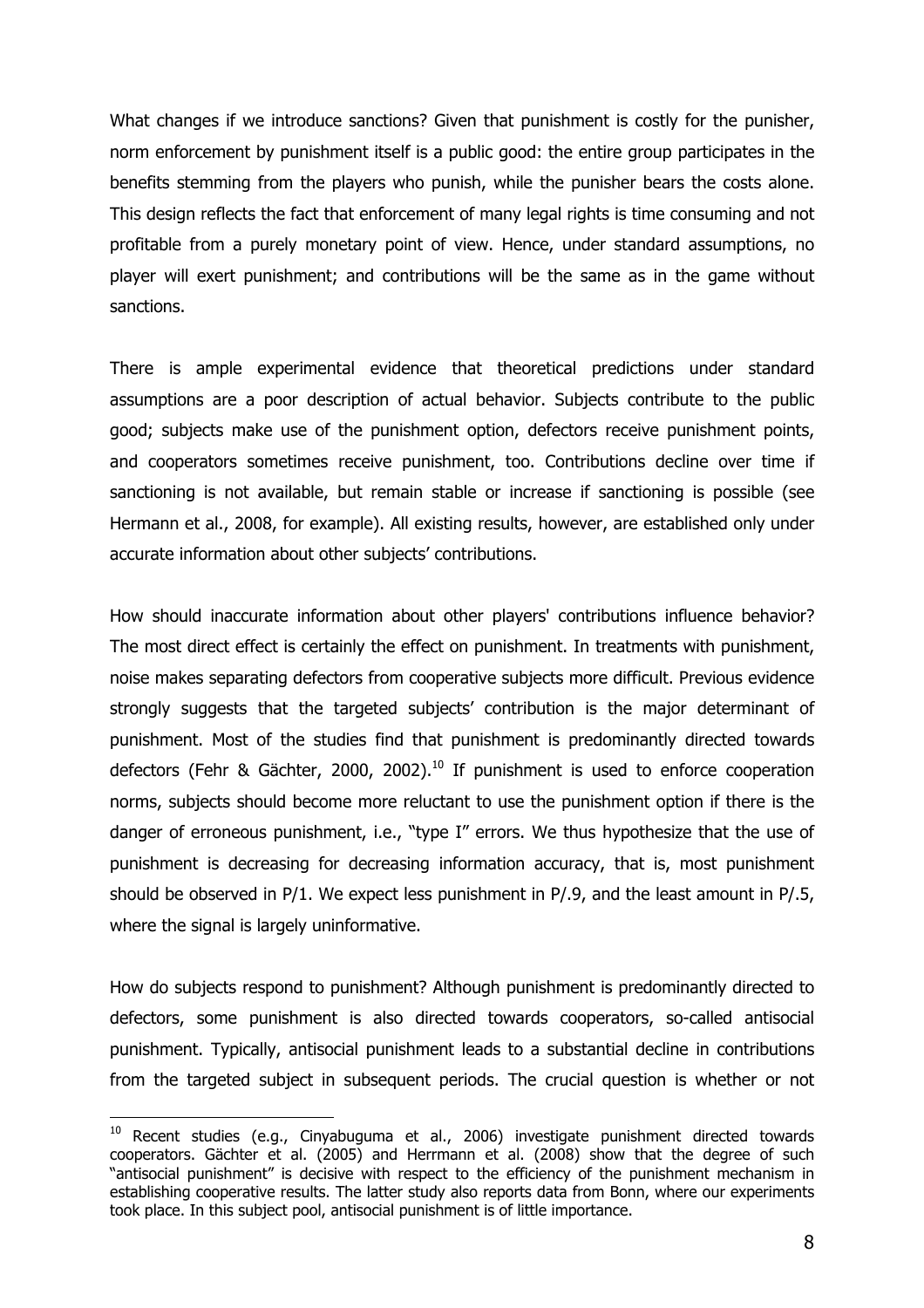noise increases this damage due to an increased number of "type I" errors.<sup>11</sup> One can claim that punishment loses its legitimacy, meaning that that subjects who receive punishment points in these cases cease to respond as punishment is noisy. The victims of antisocial punishment may thus take this into account, suggesting that the social damage due to "type I" errors is less severe than under accurate information. However, there might be more instances of erroneous punishment and therefore, of antisocial punishment under noise. It is a priori unclear whether overall social damage due to "type I" errors increases due to decreasing information accuracy.

Punishment is not the only channel, however, through which noise about the contribution information might affect cooperation. It is unclear whether less accurate information makes subjects more optimistic or more pessimistic about other subjects' contributions. Previous evidence suggests that a large fraction of the subjects can be characterized as conditionally cooperative (Fischbacher et al., 2001), that is, subjects who contribute only if they expect others to do so as well. Subjects in repeated public goods settings can use others' previous period behavior to form beliefs about their contributions in the current period. The fact that other subjects use the information about a subject's contributions introduces an incentive to signal cooperative behavior: subjects who expect others to be conditionally cooperative have a strategic incentive for choosing high contributions early in the game to induce other subjects to contribute. Noise may weaken the strategic incentive for initial contributions, as the high cooperation signal is distorted. In order to identify effects of signal distortion on contributions we compare the treatments without punishment opportunities (i.e., N/1 against N/.5).

Finally, a comparison of the P/.5 and the N/.5 treatment will allow us to test for the welfare implications of sanctioning under noisy information at its extreme. In other words, we analyze whether the social damage of a regime that minimizes "type I" errors at the cost of "type II" errors leads to superior social welfare than a regime that allows for "type I" errors in order to avoid "type II" errors. More precisely, a comparison of the two treatments answers the following question: does the regime N/.5 that rules out "type I" errors by construction but allows for "type II" errors (due to the absence of any sanctioning mechanism) lead to more efficient outcomes than the regime P/.5 that is potentially subject

 $11$  Of course, given accurate information, antisocial punishment is not an error from the individual perspective. Reasons like spite or simply the joy of destruction may motivate this type of punishment. However, from the perspective of the entire group or the one of a social planer, this is erroneous punishment.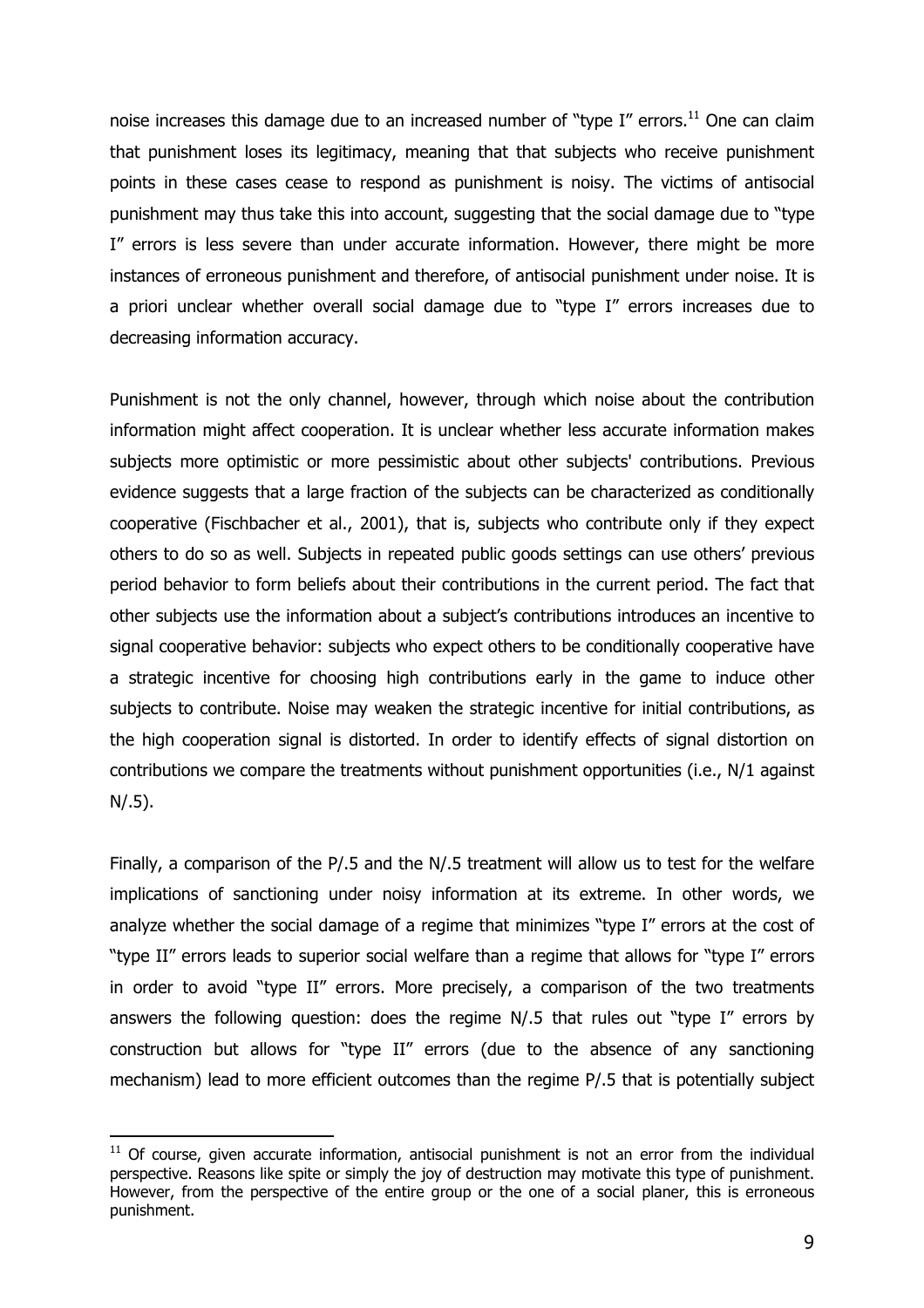to both types of errors? The answer to this question is a priori unclear; our experimental analysis will examine this question more closely.

## **Results**

 $\overline{a}$ 

In the first subsection, we investigate how the use of the punishment option depends on the accuracy of the signal. Then we analyze our subjects' responses to received punishment and see how average contributions react to our treatment variables. Finally, we analyze overall welfare in the different treatment conditions.

#### Punishment despite reasonable doubt

According to our hypotheses, there should be less punishment in treatments with higher degrees of noise. Figure 1 shows the average number of punishment points in the three treatments with punishment and differing signal accuracy. The result is surprising. Contrary to our hypothesis, higher noise leads to more punishment. On average, subjects distribute 0.46 punishment points per occasion<sup>12</sup> in P/.5, 0.36 points in P/.9, and 0.28 in P/1. A conservative test based on twelve independent group averages in each treatment shows that the difference between P/1 and P/.5 is significant at  $p=0.043$  (Wilcoxon rank-sum test, twosided). The comparisons between P/.9 and the other two treatments are not significant.

Punishment expenditures thus increase with noise. A closer look at the punishment decisions (see below) reveals that the introduction of noise has two opposing effects: (i) noise increases the frequency of punishment acts, but (ii) it decreases the intensity of punishment for a specific punishment act. As shown in figure 1, the former effect is clearly stronger, producing an overall increase of punishment with increasing noise.

 $12$  An occasion is a bilateral relation between two subjects in a period. Thus, a subject makes three punishment decisions in every period.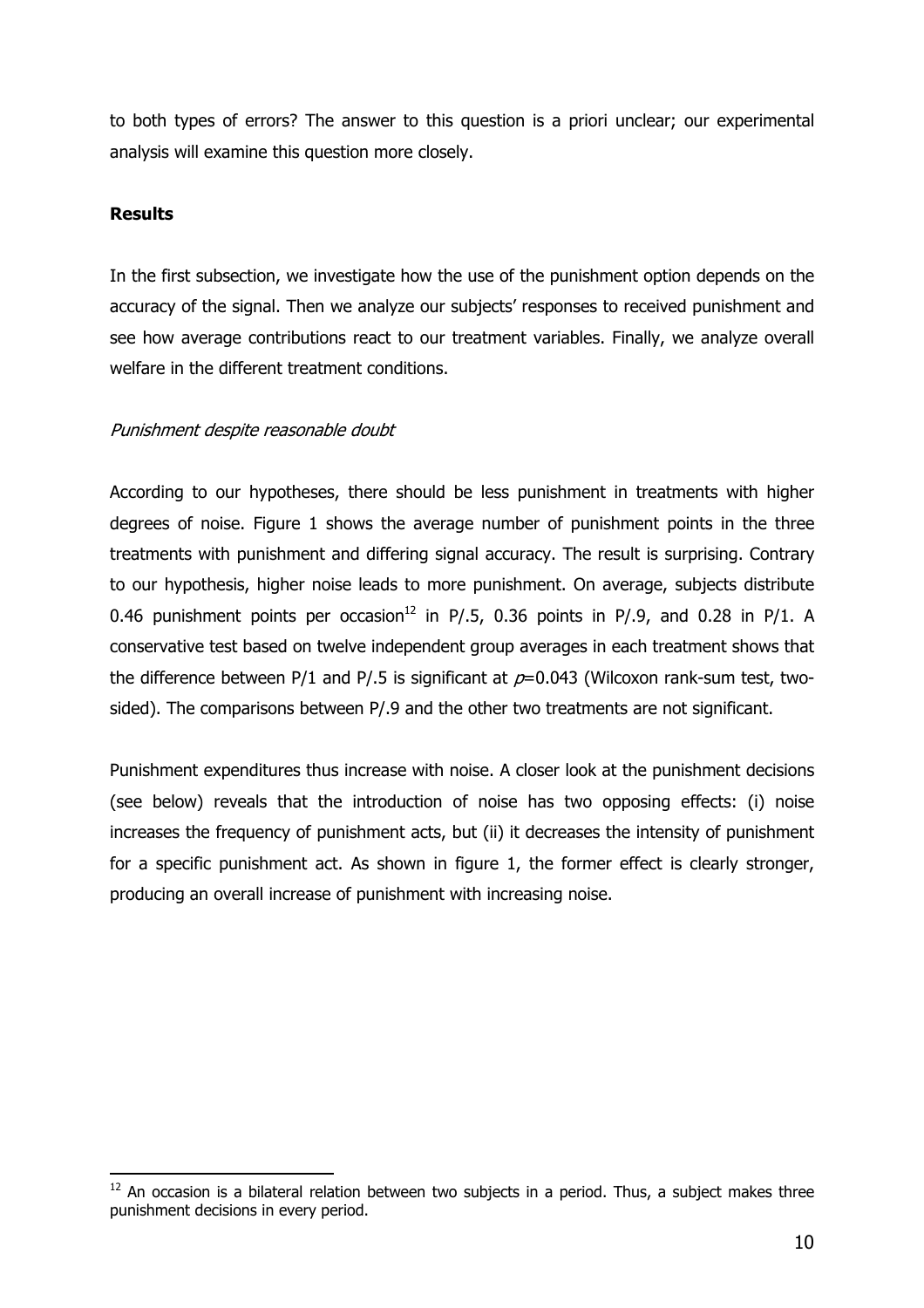



We apply regression analyses for a more detailed examination. Table 1 shows Tobit estimates with the punishment decision as dependent variable. We report robust standard errors in parentheses, clustered on the group level. In Model 1, we use dummies for the two treatments P/.9 and P/.5 and the variable *Period* to identify time effects. The dummy for the P/.5 is significantly positive, indicating that punishment was stronger in the case where the signal was very unreliable. In Model 2, we include the difference between the signal and the punisher's contribution,  $s_j - g_{ij}$  denoted as *diff*. The literature identified the difference between a punisher's contribution and that of the punished subject as an important determinant of punishment behavior (see Herrmann et al., 2008, for example). We allow for different slopes for the cases where the signal is higher and lower than the punisher's contribution by introducing the variable  $diff+$  for positive deviations: the variable equals  $diff$ if  $s_j > g_i$ , but is zero otherwise. The treatment dummies are insignificant once we control for the deviations in the contributions. The deviation variables have the expected signs: we observe a highly significant negative coefficient for negative deviations  $(s_j < g_i)$ , that is, the lower the signal, the higher the punishment. We find evidence for antisocial punishment for positive deviations, given a significantly positive coefficient.<sup>13</sup>

However, the dependence of the punishment decision on the signal-contribution difference is likely to depend on the noise of the signal. In Model 3, we allow for differences in the reaction to the signal between the three treatments. We introduce interaction terms for the treatment dummies and the two measures for deviation. In case of negative deviations

<sup>&</sup>lt;sup>13</sup> The effect represents the sum of both estimated coefficients (that is,  $-0.304 + 0.388 = 0.084$ ), which, jointly tested, is significant ( $p = 0.042$ ).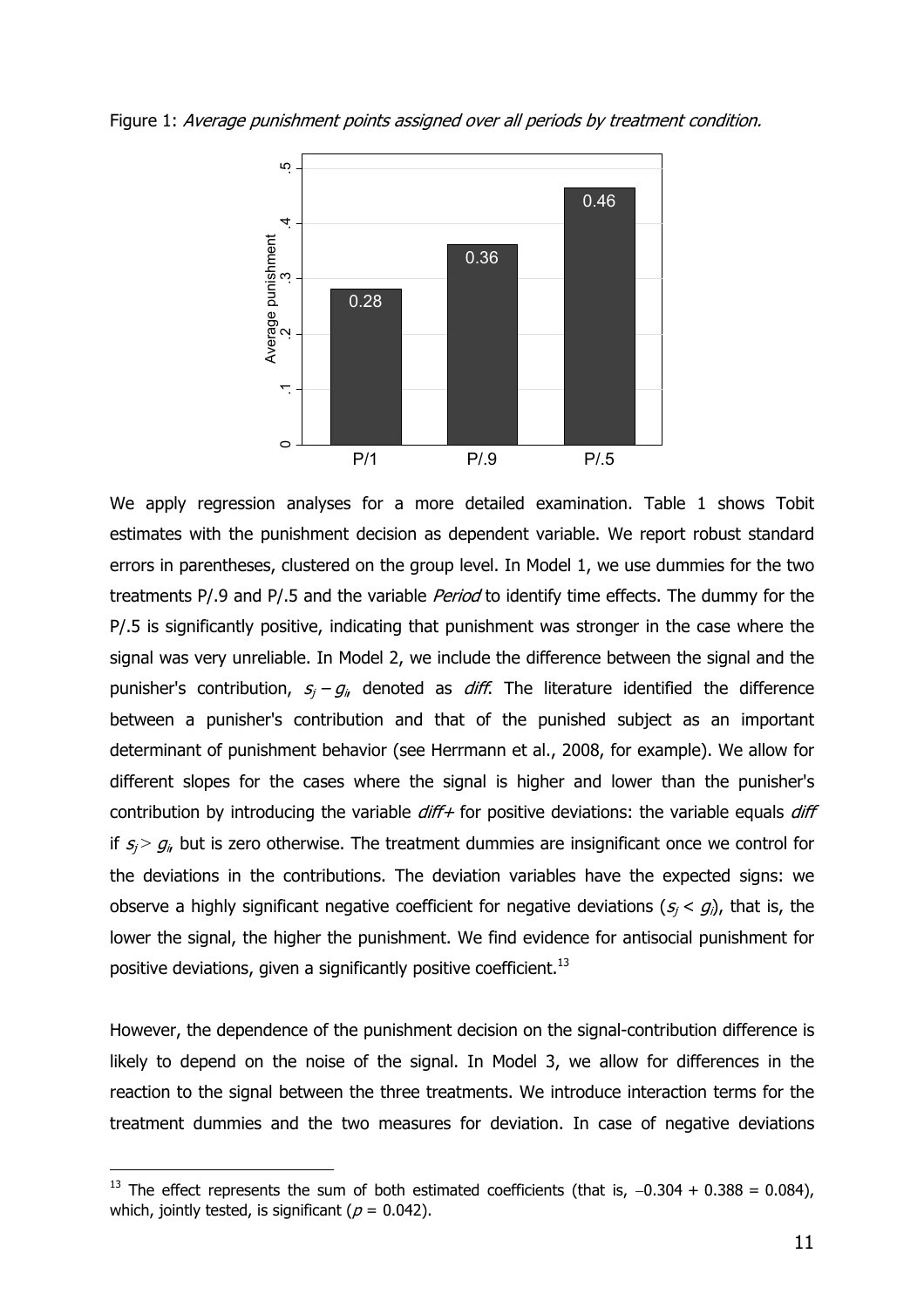$(s_i < g_i)$ , both treatments with noisy signals have significantly less steep slopes, indicating that punishment is less strongly connected to the deviation between the signal and the own contribution. In other words, if the signal indicates that a subject is likely to be a free rider, punishment is weaker if signals are less accurate. In case of positive deviations, only the interaction term for the treatment with high noise is significant, which means that high positive deviations are punished less strongly in P/.5 compared to the treatment with the perfect signal. If we allow for different slopes, the treatment dummy for P/.5 becomes highly significant, suggesting that small deviations are punished much more strongly under a high degree of noise. As in model 1, the highly significant coefficient of P/.5 indicates stronger punishment with higher degrees of noise.

|                            | Dependent variable: Punishment points |             |             |
|----------------------------|---------------------------------------|-------------|-------------|
|                            | Model 1                               | Model 2     | Model 3     |
| P/.9                       | 0.628                                 | $-0.053$    | 0.063       |
|                            | (0.703)                               | (0.578)     | (0.626)     |
| P/.5                       | $1.388**$                             | 0.249       | 1.952 ***   |
|                            | (0.624)                               | (0.584)     | (0.656)     |
| Period                     | $-0.124***$                           | $-0.091***$ | $-0.078***$ |
|                            | (0.037)                               | (0.033)     | (0.030)     |
| diff                       |                                       | $-0.304***$ | $-0.474***$ |
|                            |                                       | (0.035)     | (0.048)     |
| $diff+$                    |                                       | $0.388***$  | $0.652***$  |
|                            |                                       | (0.067)     | (0.071)     |
| $diff \times P/.9$         |                                       |             | $0.133**$   |
|                            |                                       |             | (0.059)     |
| $diff + x P/.9$            |                                       |             | $-0.118$    |
|                            |                                       |             | (0.098)     |
| $diff \times P/.5$         |                                       |             | $0.319***$  |
|                            |                                       |             | (0.065)     |
| $diff + x P/.5$            |                                       |             | $-0.586***$ |
|                            |                                       |             | (0.092)     |
| Constant                   | $-3.086***$                           | $-3.340***$ | $-3.829***$ |
|                            | (0.551)                               | (0.469)     | (0.559)     |
| Standard error of estimate | 3.422                                 | 2.907       | 2.804       |
| F                          | 4.920***                              | 20.161***   | 29.390 ***  |
| Pseudo R <sup>2</sup>      | 0.012                                 | 0.091       | 0.110       |
| Ν                          | 4320                                  | 4320        | 4320        |

Table 1: Tobit estimates for the punishment decision

Note: Tobit estimates for the punishment decision. Robust standard errors, clustered on the group level in parentheses. Summary statistics: standard error of the estimate; the F-test statistic; Pseudo  $R<sup>2</sup>$  reports the goodness of fit for the models; N denotes the number of observations. \*\*\*: significant at  $p < .01$ , \*\*: at  $p < .05$ ; \*: at  $p < .1$ .

To summarize our results about subjects' willingness to distribute points, contrary to our expectations, noise does not discourage punishment. Subjects do not seem to take "type I"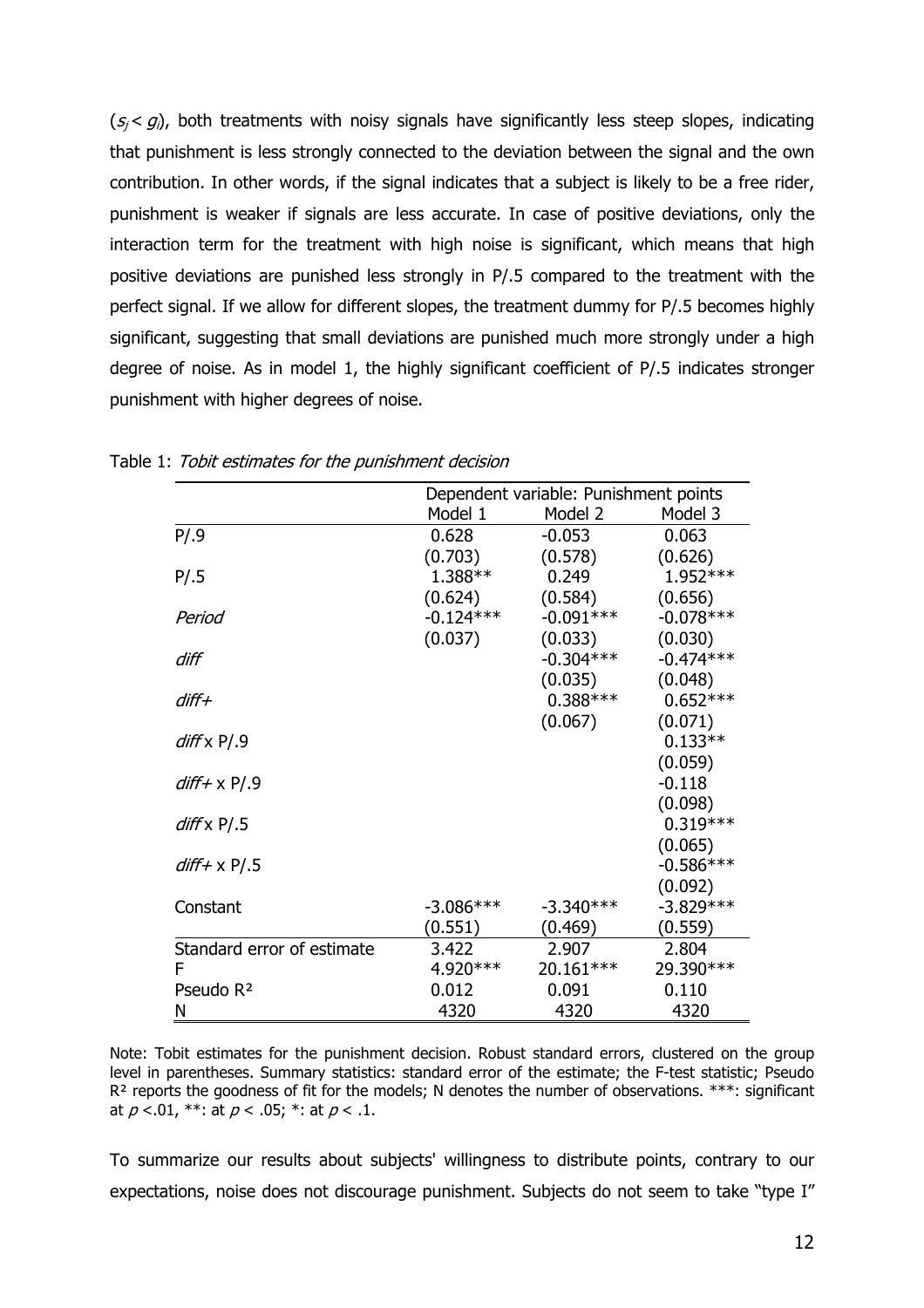errors into account and in fact punish *despite reasonable doubt*! The connection between the signal and the punishment decision is substantially weakened, however. Our subjects thus do react to our treatment variation. However, noise does not discourage punishment, but simply leads to more unsystematic punishment.

#### The reaction to (mis)guided sanctions

Exploring the response to received punishment allows us to test whether punishment under noise stabilizes or erodes cooperative behavior. Experimental evidence suggests that under perfect information, punishment maintains or even enhances cooperation due to the fact that free riders increase their contribution when being punished. The reaction to received punishment is much less clear under noise because a subject never knows, whether the punishment was deliberate or due to a false signal. In order to analyze the effect of received punishment, we run OLS regressions for the difference in a subject's contributions between two consecutive periods as the dependent variable. Particularly, let us define  $\Delta_t$  as the contribution in period t less the contribution in period t–1, i.e.,  $\Delta_t = g_i^t - g_i^{t-1}$ . Thus, a negative  $\Delta_t$  indicates a decrease in contributions, while a positive  $\Delta_t$  indicates an increase in contributions.

As before, we use the dummy variables P/.9 and P/.5 to identify the effect of noisy information. Furthermore, let us define the variable  $sum p$  rec as the number of points subject *i* receives in period t−1. Hence, sum p rec measures the effect of punishment points received on contributions in the consecutive period. Interaction terms with P/.9 and P/.5 identify differences across treatment conditions. Finally, we introduce two control variables to disentangle the effect of punishment from other variables that influence contribution decisions. First, in order to control for peer effects, we measure the sum of contributions by all other subjects in  $t-1$  by the variable *sum c*. Thus the variable indicates positive effects of observing other subjects contributing to the public good on own contribution decisions. Second, we include the variable *Period* to identify time effects.

The reaction to received punishment is likely to differ between subjects with a high contribution and those with a low contribution. We therefore estimate two regression models, one for contribution decisions where the subject contributed less than the average in period t−1; and one for contribution decisions where the subject contributed the average or more than the average in period t−1. Thus, the separation into two models allows us to test whether the effect of punishment received as a free rider differs from that received as a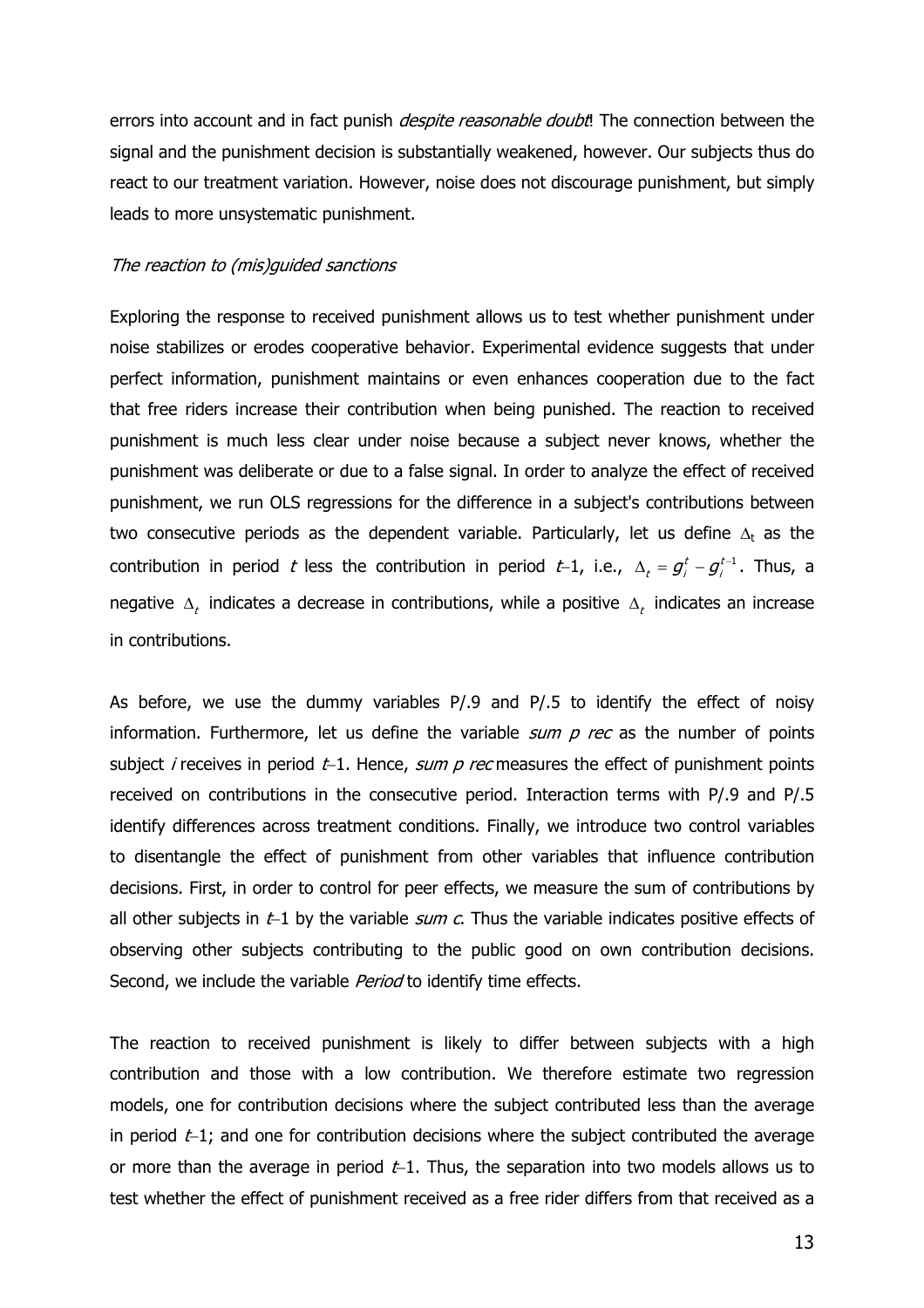cooperator. The former we call pro-social punishment, the latter antisocial punishment.<sup>14</sup> The results of our estimations are summarized in Table 2. The first column reports the findings for received pro-social punishment, the second column for received antisocial punishment.

|                        | Dependent variable: $\Delta_t$ |                          |
|------------------------|--------------------------------|--------------------------|
| contributed in $t-1$ : | less than average              | more or equal to average |
| P/.9                   | 0.374                          | $-0.501*$                |
|                        | (1.006)                        | (0.277)                  |
| P/.5                   | 0.118                          | $-1.426**$               |
|                        | (0.995)                        | (0.558)                  |
| sum p rec              | $0.724***$                     | $-0.465***$              |
|                        | (0.172)                        | (0.142)                  |
| sum $p$ rec $x$ P/.9   | $-0.068$                       | $-0.017$                 |
|                        | (0.276)                        | (0.316)                  |
| <i>sum prec</i> x P/.5 | $-0.156$                       | 0.286                    |
|                        | (0.329)                        | (0.291)                  |
| sum c                  | $-0.227**$                     | $-0.232***$              |
|                        | (0.092)                        | (0.050)                  |
| Period                 | $-0.099$                       | $0.084*$                 |
|                        | (0.066)                        | (0.050)                  |
| Constant               | $3.250**$                      | $-0.596$                 |
|                        | (1.477)                        | (0.961)                  |
| F(9,35)                | $6.450***$                     | 10.713***                |
| R <sup>2</sup>         | 0.100                          | 0.069                    |
| Ν                      | 462                            | 834                      |

Table 2: Estimates for the response to received punishment

Note: OLS regression for the change in contribution from  $t-1$  to t. Robust standard errors, clustered on the group level in parentheses. Summary statistics: the F-test statistic;  $R<sup>2</sup>$  reports the goodness of fit for the models; N denotes the number of observations. \*\*\*: significant at  $p < .01$ , \*\*: at  $p < .05$ ; \*: at  $p < .1$ .

Our estimations show a number of interesting results: With respect to the response to punishment, we find a positive response to received pro-social punishment, whereas there is a negative response in terms of contributions to received antisocial punishment (as indicated by the significant positive and negative coefficients for  $sum p$  rec). In contrast to punishment behavior, there seems to be no systematic significant difference in this reaction across treatment conditions. This result suggests that "type I" errors of punishment cause

 $14$  Unlike before the definition of pro- and antisocial punishment relies on the consequences, not on intentions. Judging whether punishment is intentionally antisocial or erroneous is difficult in the presence of noise because punished subjects receive no feedback on whether the punisher acted under accurate information. Therefore, a receiver's reference point for determining antisocial punishment (if there is one at all) is the average contribution.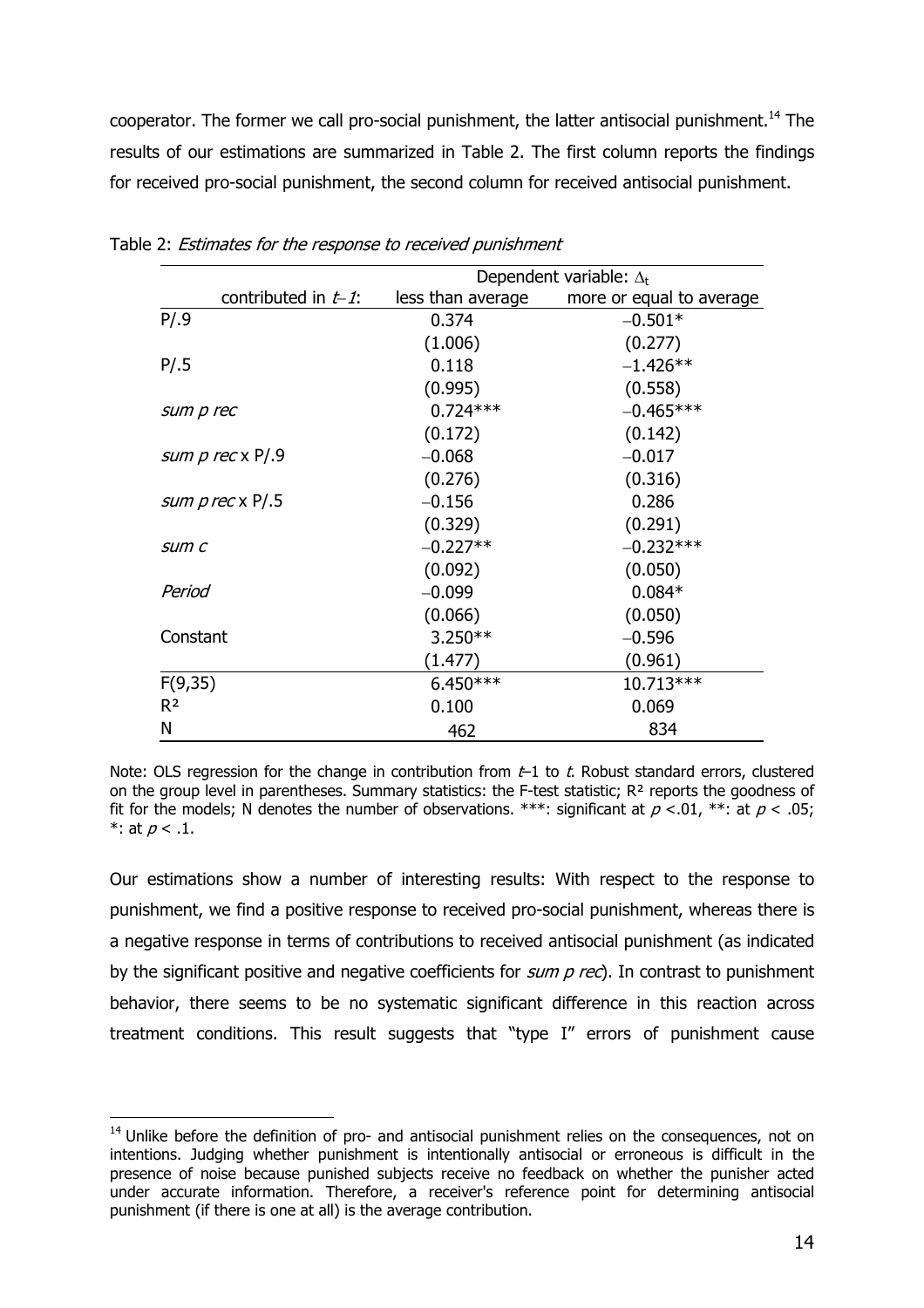substantial damages to social welfare, regardless of whether the information is perfect or imperfect.

Overall, the significant negative coefficients for P/.9 and P/.5 show that contributions decline more strongly for those subjects who contributed more or at the average if information is noisy. Interestingly, there is a significant negative peer effect (indicated by the coefficients of  $sum c$ ), showing that subjects reduce their contribution the more others contributed to the public good in the previous period. Finally, there is only a weakly significant time trend for the change in contribution, again restricted to subjects who contributed more or at the average. Here, contributions decline towards the end of the experiment.

To summarize our findings, we find the effect of "type I" errors of punishment to be substantial and negative, and this effect does not seem to differ with respect to various degrees of information accuracy.

#### Uncertainty and contributions

Based on the results for punishment, we expect to find lower cooperation rates for increasing degrees of noise. Figure 2 shows the average contributions over the ten periods in the five treatments. When subjects are perfectly informed about others' contributions, we confirm previous experimental studies and find significantly more cooperation if the punishment mechanism is available (16.8 in P/1 versus 9.2 in N/1,  $p < 0.001$ , Wilcoxon ranksum test, two-sided). This well-known result in the literature (Fehr & Gächter, 2000, 2002) does not hold, however, if we introduce noise. With a high degree of noise, punishment does not lead to significantly higher contributions when compared to the game without punishment but otherwise identical information conditions (11.3 in P/.5 versus 8.8 in N/.5,  $p = 0.133$ ). For mildly imperfect information, we find no significant difference in average contributions (16.8 in P/1 versus 16.4 in P/.9,  $p = 0.326$ ). A low degree of noise does not seem to affect cooperation. Punishment with accurate or nearly accurate information over contributions leads to very high levels of contributions (compare Figure 2).

On the other hand, we find a highly significant difference between the punishment treatments P/1 and P/.5 ( $p < 0.001$ ). A high level of noise substantially harms the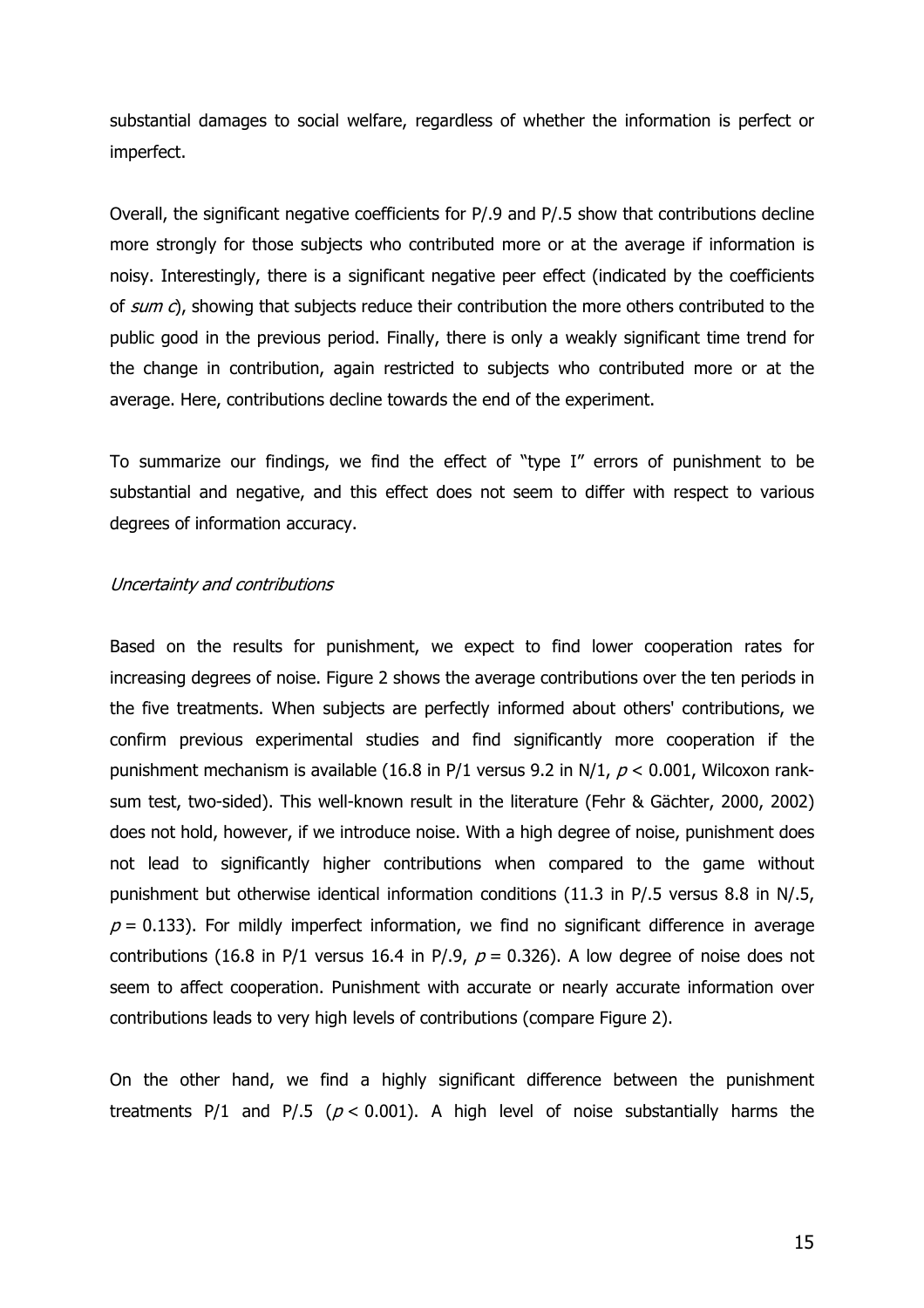functioning of the punishment mechanism. However, punishment still appears to have some stabilizing force.<sup>15</sup>

In addition, the data allows us to investigate the effect of uncertainty on contributions in the absence of the punishment option. We find no significant differences in this case (9.2 in N/1 versus 8.8 in N/.5,  $p = 0.807$ ). As long as no punishment mechanism is available, the contribution rates are almost identical across treatments, suggesting that noise by itself has no effect. Thus, signal distortion and its implication on the strategic incentives to contribute initially to the public good seem not to influence cooperation rates essentially.

#### Figure 2: Contributions over the ten periods



Note: Data of N/1 from Herrmann et al. (2008).

#### Welfare consequences of punishment under noisy information

 $\overline{a}$ 

In the final step, we investigate how the availability of punishment under noise affects social welfare overall. In other words, we test whether introducing the risk of "type I" and "type II" errors for punishment harms efficiency or not. Efficiency is a linear function of contributions in the treatments without punishment, and the two treatments without punishment are

 $15$  Indeed, a simple OLS regression with the period as single independent variable results in no significant trend ( $\beta$  = -0.24 and  $p$  = 0.178) in P/.5. For two treatments without punishment we observe a much stronger and highly significant negative trend ( $p = 0.000$ ).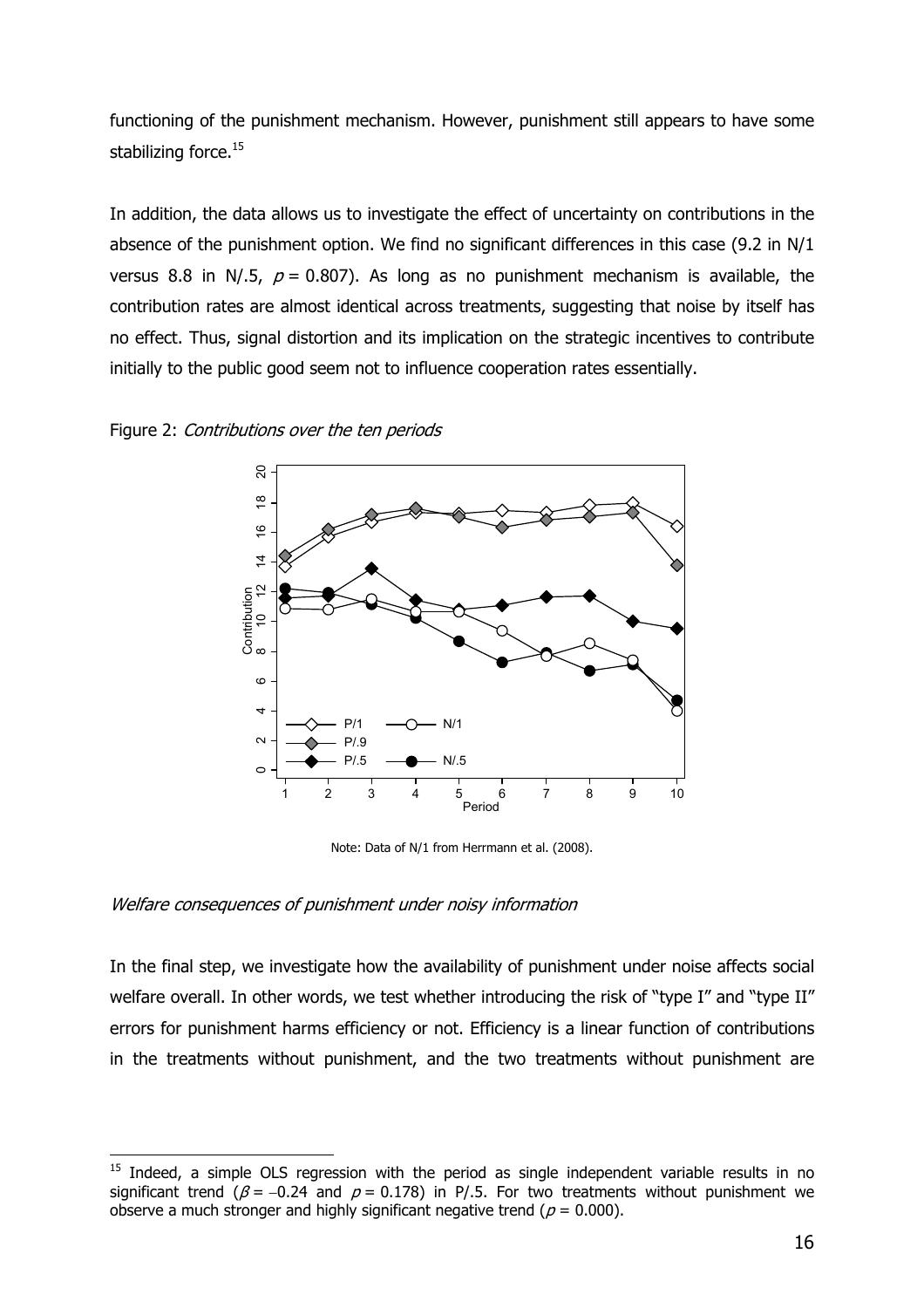therefore almost identical with regard to efficiency.<sup>16</sup> There are additional efficiency losses in treatments with punishment, due to received punishment and punishment expenditures.

P/1 is significantly more efficient than P/.5. Average earnings over the ten periods are 36.7 in the former and 31.2 in the latter. This difference is highly significant ( $p = 0.007$ , Wilcoxon rank-sum test, two-sided). Thus, the reduction of information between the two treatments has real costs for the subjects. In relative terms, players in P/.5 realize only 10% of the maximum gains that could have been realized from the public good, while they realize 56% in  $P/1<sup>17</sup>$  Comparing P/.5 and N/.5 shows that if noise is present, overall welfare is significantly lower when the sanctioning mechanism is available (31.2 versus 35.3,  $p = 0.007$ ). In relative terms, there is an increase from 10% (P/.5) to 44% (N/.5). This result is striking, since participants could simply choose not to make use of the punishment mechanism.

Given that contributions decline in the treatments without punishment, we check whether this difference remains significant in later periods.<sup>18</sup> For this purpose, we compute relative efficiency gains for the first (period 1-5) and the second half (period 6-10) of the experiment separately in Figure 3. Comparing the perfect information settings over all ten periods, welfare is higher when punishment is available, though insignificantly so ( $p = 0.157$ , Wilcoxon rank-sum test, two-sided). This insignificance is due to the fact that punishment does not yield immediate effects but needs some time to fully discipline non-cooperators. Thus, a substantial amount of efficiency is lost in order to maintain and increase cooperation. We find significant differences in efficiency ( $p = 0.008$ ) when punishment is available for the second half of the experiment, where the sanctioning mechanism enhances efficiency.

Finally, the efficiency obtained in the P/.9 treatment reveals an important result. Although information contains only a mild degree of noise, efficiency is hardly enhanced between the first and the second half of the experiment, in contrast to the P/1 treatment. As a consequence, efficiency in the second half is lower in P/.9 than in P/1 ( $p = 0.072$ ) and does not differ significantly from that obtained in N/.5 and N/1 ( $p = 0.162$ , the two N treatments

<sup>&</sup>lt;sup>16</sup> Since participants received no extra endowment in  $N/1$ , we hypothetically add 10 ECU to their payoffs (as we actually did in the N/.5 treatment) to compare results with other treatments.

 $17$  Maximal efficiency (100%) is obtained if all subjects earn 42 ECU (and, consequently, average earnings of 42 ECU) implying full contributions by all group members and no punishment at all. As minimal efficiency (0%), we define the outcome of the Nash equilibrium under standard assumptions, which is 30 ECU (in treatments with punishment lower payoffs are possible but did not occur in our experiment).

 $18$  Previous evidence shows that efficiency gains from punishment are often realized only in later periods of interactions (see, e.g., Gächter et al., 2008).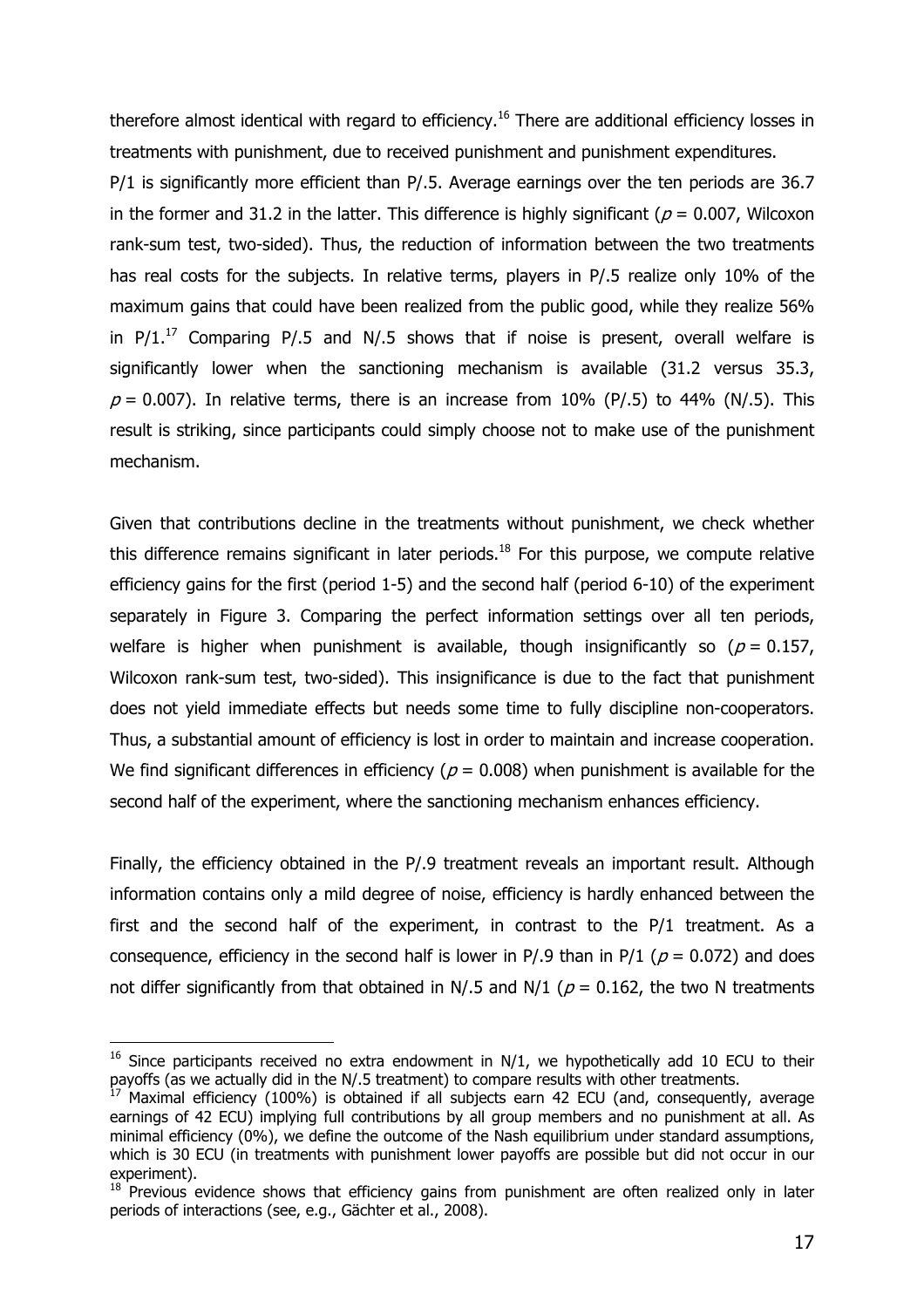pooled). Even a very small amount of noise has profound implications for welfare consequences of punishment.

On the other hand, the efficiency gain in case of punishment with perfect information compared to the treatments without punishment is even stronger in the second half ( $p = 0.002$ , the two N treatments pooled). The efficiency loss under high degrees of noise relative to the treatments without punishment is persistent in the second half of the experiment ( $p = 0.019$ , the two N treatments pooled).

Figure 3: Realized efficiency gains in percent



Note: Data of N/1 from Herrmann et al. (2008).

## Conclusion

Our experimental results show that noise crucially influences the effect of punishment on cooperation. The consequences are dramatic: With some non-trivial degree of noise, punishment cannot maintain high cooperation levels; moreover, it decreases efficiency substantially! In this case, efficiency is even significantly lower than in a world without punishment mechanism. This result is surprising, since people could simply choose not to make use of punishment. Even very little noise decreases efficiency in later periods, when there exists a punishment option. Despite its negative implications, people are willing to punish and do so even under a high degree of noise. People spend a substantial amount on punishment, while cooperation is poorly maintained.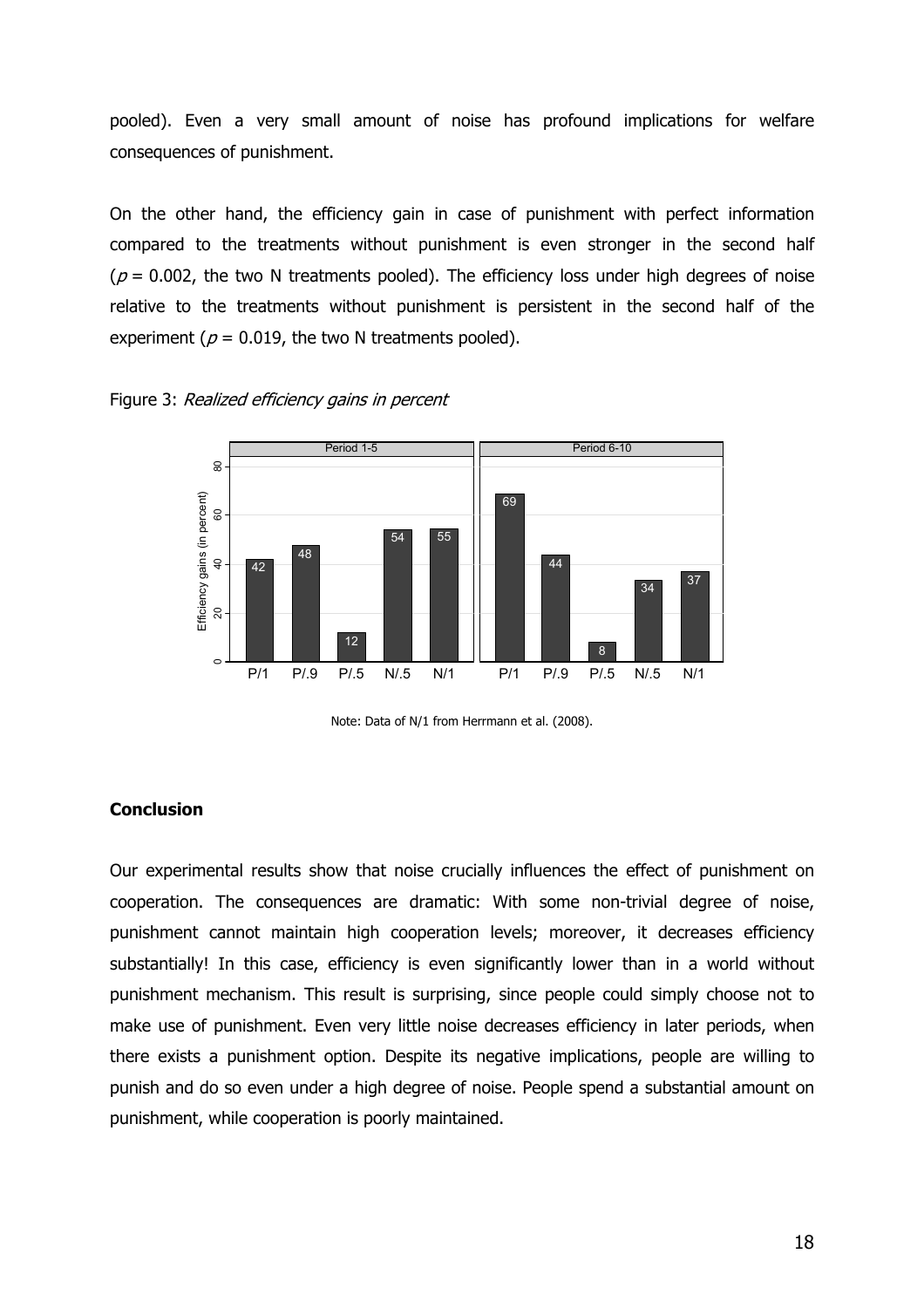As we have already shown in the introduction, there is a number of examples from the law that correlate nicely with our findings. The fact that sanctions are restricted in public international law accounts for both the little information available to parties and the decentralization of sanctions in a public good environment. The underlying idea is similar to the prohibition of war pronounced in the Kellogg–Briand Pact of 1928 and amplified in the United Nations Charters after World War II. Acts of aggression mistakenly taken as a result of false information may erode cooperation. This development is almost unavoidable if the other parties' actions are not observable, unless there is a strict restriction of retributive behavior.

Under national legal systems, the standards of proof serve as a similar limitation of errors in sanctions. They range from a relatively high degree of information accuracy in criminal law to much lower requirements in civil procedures. Convictions under criminal law require proof beyond reasonable doubt of every fact necessary to constitute a crime (United States Supreme Court, 1970). Laws of civil procedure often require "clear and convincing evidence" or "preponderance of the evidence" (United States Supreme Court, 1982). Various quantifications of the standards of proof have been offered for both criminal offences (Newman, 1993, Tillers, 2006) and civil procedure (Kaye, 1982, Sanchirico, 1997, Hay & Spier, 1997). Rules of evidence that require substantial information may be socially optimal, given that people are willing to impose sanctions on others, even under high degrees of noise. They prevent a dynamic that starts with an erroneous sanction due to false information, and leads to the erosion of pro-social behavior. Standards of proof are a sensible tool for limiting potentially devastating effects of sanctions.

Overall, the legal implications of our findings are two-fold: if enforcement is based on noisy information, not offering sanctions might be better. Since cooperative behavior may be eroded, a system based on intrinsic motivations may be superior to a system with sanctions. In other words, in those instances where the initiation of a sanctioning system has to be chosen, decision makers have to take the quality of information on which punishment is based into account, as well as the corresponding welfare losses due to "type I" errors. If punishment is available, sanctions need to be conditioned on substantial information accuracy, so that the social damage due to "type I" errors is minimized.

#### Acknowledgement

The authors would like to thank Christoph Engel, Sven Fischer, Bruno Frey, Sally Gschwend, Georg von Heusinger, Matthias Lang, Brad LeVeck, Mathew McCubbins, the participants of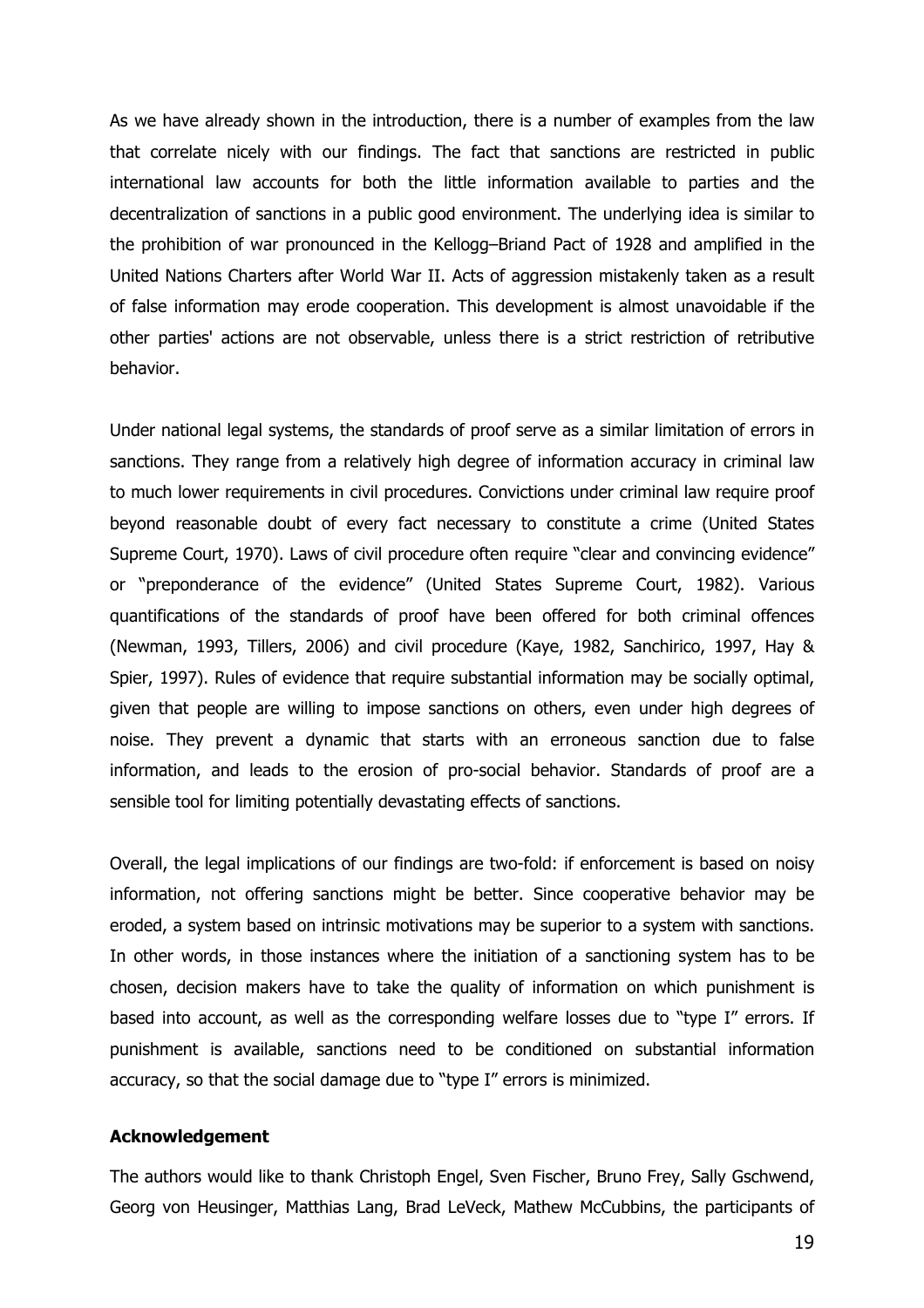the 4th Annual Conference on Empirical Legal Studies, the participants of the Ratio-Discussion-Group at the Max-Planck-Institute for Research on Collective Goods, and the participants of the Frey-Frey-Engel-Workshop.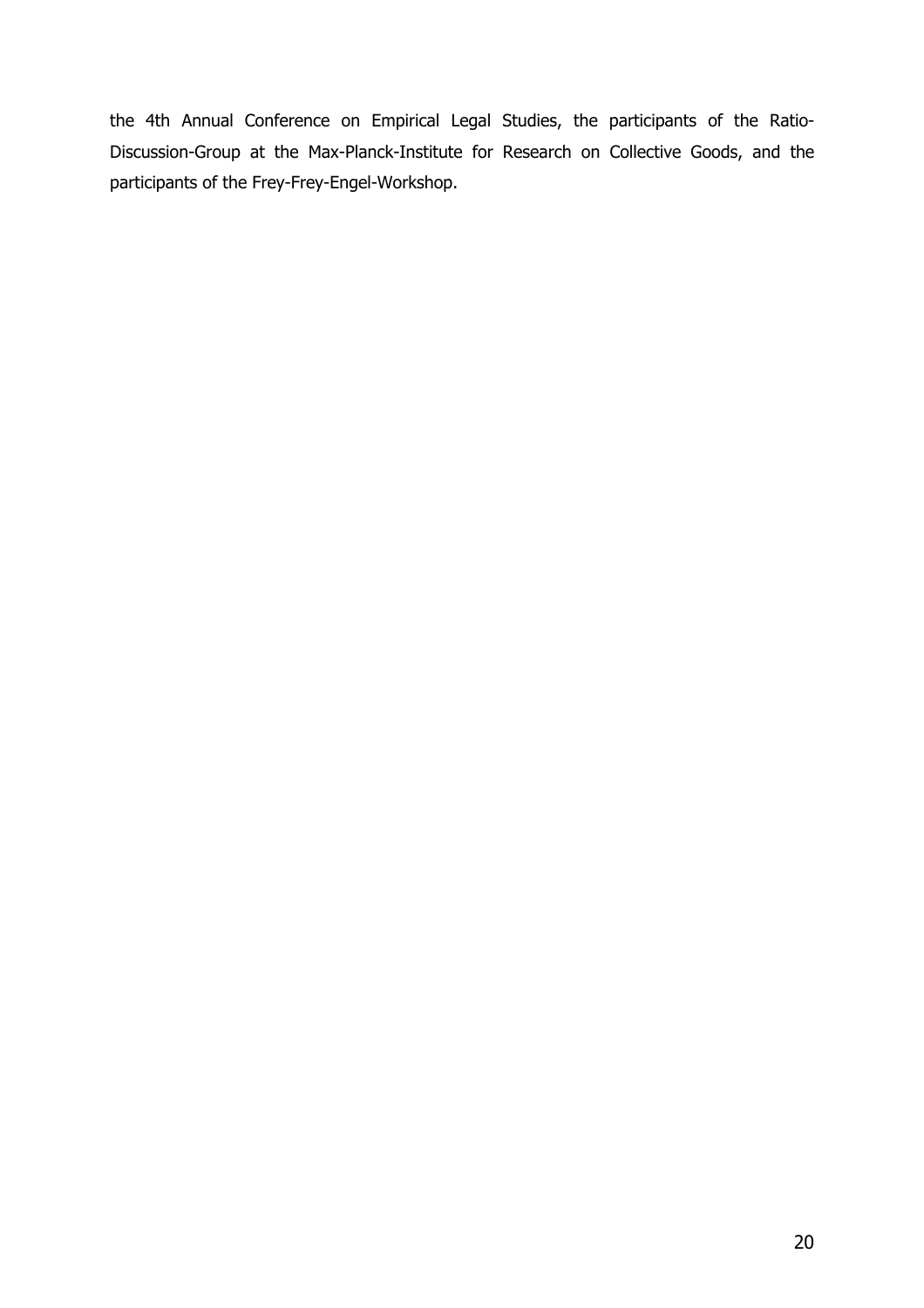#### References

Baird, D., Gertner, R., & Picker, R. (2003), Game Theory and the Law, Harvard.

- Blackstone, W. (1765–1769), Commentaries on the Law of England, available at http://www.lonang.com/exlibris/blackstone.
- Blume, J. (2008), The dilemma of a criminal defendant with a prior record Lessons from the wrongfully convicted, Journal of Empirical Legal Studies 5, 477–505.
- Brownlie, I. (2008), Principles of Public International Law, Oxford.
- Cinyabuguma, M., Page, T., & Putterman, L. (2006), On perverse and second-order punishment in public goods experiments with decentralized sanctioning, Experimental Economics 9, 265–279.
- Ehrlich, I. (1982), The optimum enforcement of laws and the concept of justice: A positive analysis, International Review of Law and Economics 2, 3–27.
- Eisenberg, T., Hannaford-Agor, P., Hans, V., Waters, N, Munsterman, G.T., Schwab, S., & Wells, M. (2005), Judge-jury agreement in criminal cases: A partial replication of Kalven & Zeisel's The American jury, Journal of Empirical Legal Studies 2, 171–206.
- Eisenberg, T., Hans, V. (2009), Taking a stand on taking a stand: The effect of a prior criminal record on the decision to testify and on trial outcomes, Cornell Law Review 94 (forthcoming).
- Fatas, E., Morales, A.J., & Ubeda, P. (2009), Blind justice, Mimeo.
- Feess E., & Wohlschlegel, A. (2009), Why higher punishment may reduce deterrence, Economic Letters 104, 69–71.
- Fehr, E., & Gächter, S. (2000), Cooperation and punishment in public goods experiments, American Economic Review 90, 980–994.
- Fehr, E., & Gächter, S. (2002), Altruistic punishment in humans, Nature 415, 137–140.
- Fischbacher, U., (2007), z-Tree: Zurich toolbox for ready-made economic experiments, Experimental Economics 10, 171–178.
- Fischbacher, U., Gächter, S., & Fehr, E. (2001), Are people conditionally cooperative? Evidence from a public goods experiment, Economics Letters 71, 397–404.
- Gächter, S., Herrmann, B., & Thöni, C. (2005). Cross-cultural differences in norm enforcement. Behavioral and Brain Sciences 28, 822–823.
- Gächter, S., Renner, E., & Sefton, M. (2008), The long-run benefits of punishment, Science 322, 1510.
- Greiner, B. (2004), An online recruitment system for economic experiments, in: Kremer, K. & Macho, V. (eds.), Forschung und wissenschaftliches Rechnen 2003, Bericht der Gesellschaft für wissenschaftlichen Dateverarbeitung Göttingen 63, 79–93.
- Hay, B., & Spier, K. (1997), Burdens of proof in civil litigation: An economic perspective, Journal of Legal Studies 26, 413–431.
- Herrmann, B., Thöni, C., & Gächter, S., 2008. Antisocial punishment across societies. Science 319, 1362–1367.
- Kaplow, L., & Shavell, S. (1994), Accuracy in the determination of liability, Journal of Law & Economics 37, 1-15.
- Kaye, D. (1982), The limits of the preponderance of the evidence standard, American Bar Foundation Research Journal 7, 487–516.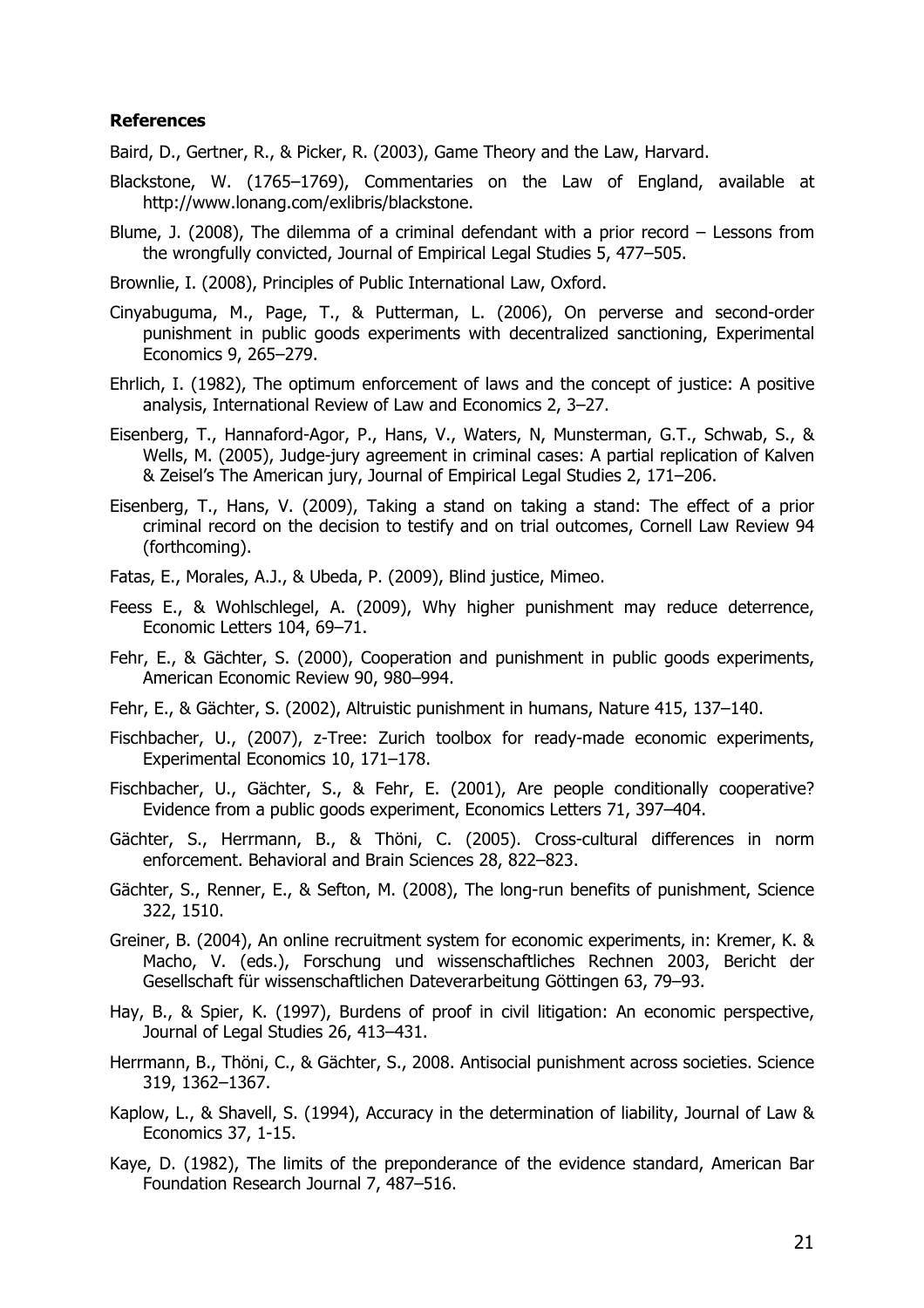- Lando, H. (2009), Prevention of crime and the optimal standard of proof in criminal law, Review of Law and Economics 5, 33–52.
- Levati, M. V., Morone, A., & Fiore, A. (2008), Voluntary contributions with imperfect information: An experimental study, Public Choice 138, 199–216.
- Miceli, T.J. (1991), Optimal criminal procedure: Fairness and deterrence, International Review of Law and Economics 11, 3–10.
- Newman, J. (1993), Beyond "reasonable doubt", 68 N.Y.U. Law Review 979.
- Ostrom, E., Walker, J., & Gardner, R. (1992), Covenants with and without a sword: Selfgovernance is possible, American Political Science Review 86, 404–417.
- Png, I.P.L. (1986), Optimal subsidies and damages in the presence of judicial error, International Review of Law and Economics 6, 101–105.
- Polinsky, A.M., & Shavell, S. (1989), Legal errors, litigation, and the incentive to obey the law, Journal of Law, Economics, & Organization, 5, 99–108.
- Polinsky, A.M., & Shavell, S. (2000), The economic theory of public enforcement of law, Journal of Economic Literature 38, 45–76.
- Polinsky, A.M., & Shavell, S. (2007), The theory of public enforcement of law, in: Polinsky, A.M., & Shavell, S. (eds.), Handbook of Law and Economics, Amsterdam.
- Rachlinski, J., & Jourden, F. (2003), The cognitive components of punishment, Cornell Law Review 88, 457–485.
- Rizzolli, M., & Saraceno, M. (2009), Better X guilty persons escape than that one innocent suffer, working paper, University of Milan – Bicocca.
- Rubinfeld, D., & Sappington, D. (1987), Efficient awards and standards of proof in judicial proceedings, The RAND Journal of Economics 18, 308–315.
- Sanchirico, C.W. (1997), The burden of proof in civil litigation: A simple model of mechanism design, International Review of Law and Economics 17, 431–447.
- Shavell, S. (2004), Foundations of Economic Analysis of Law, Harvard.
- Shaw, M. (2008), International Law, Cambridge.
- Tillers, P., & Gottfried, J. (2006), Case comment—United States v. Copeland, 396 F. Supp. 2d 275 (E.D.N.Y. 2005): A collateral attack on the legal maxim that proof beyond a reasonable doubt is unquantifiable? 5 Law, Probability & Risk 135.
- United States Supreme Court (1970), In re Winship, 397 U.S. 358.
- United States Supreme Court (1982), Santosky v. Kramer, 455 U.S. 745.
- Volokh, A. (1997), N guilty men, University of Pennsylvania Law Review 146, 173–216.
- Wistrich, A., Guthrie, C., & Rachlinski, J. (2005), Can judges ignore inadmissible information? The difficulty of deliberately disregarding, University of Pennsylvania Law Review 153, 1251–1345.
- Yamagishi, T. (1986), The provision of a sanctioning system as a public good, Journal of Personality and Social Psychology 51, 110–116.
- Zelmer, J. (2003), Linear public goods: A meta-analysis, Experimental Economics 6, 299– 310.
- Zuckerman, A.A.S. (1986), Theories of inference and adjudication: Law, fact or justice? 66 B. U. L. Rev. 487.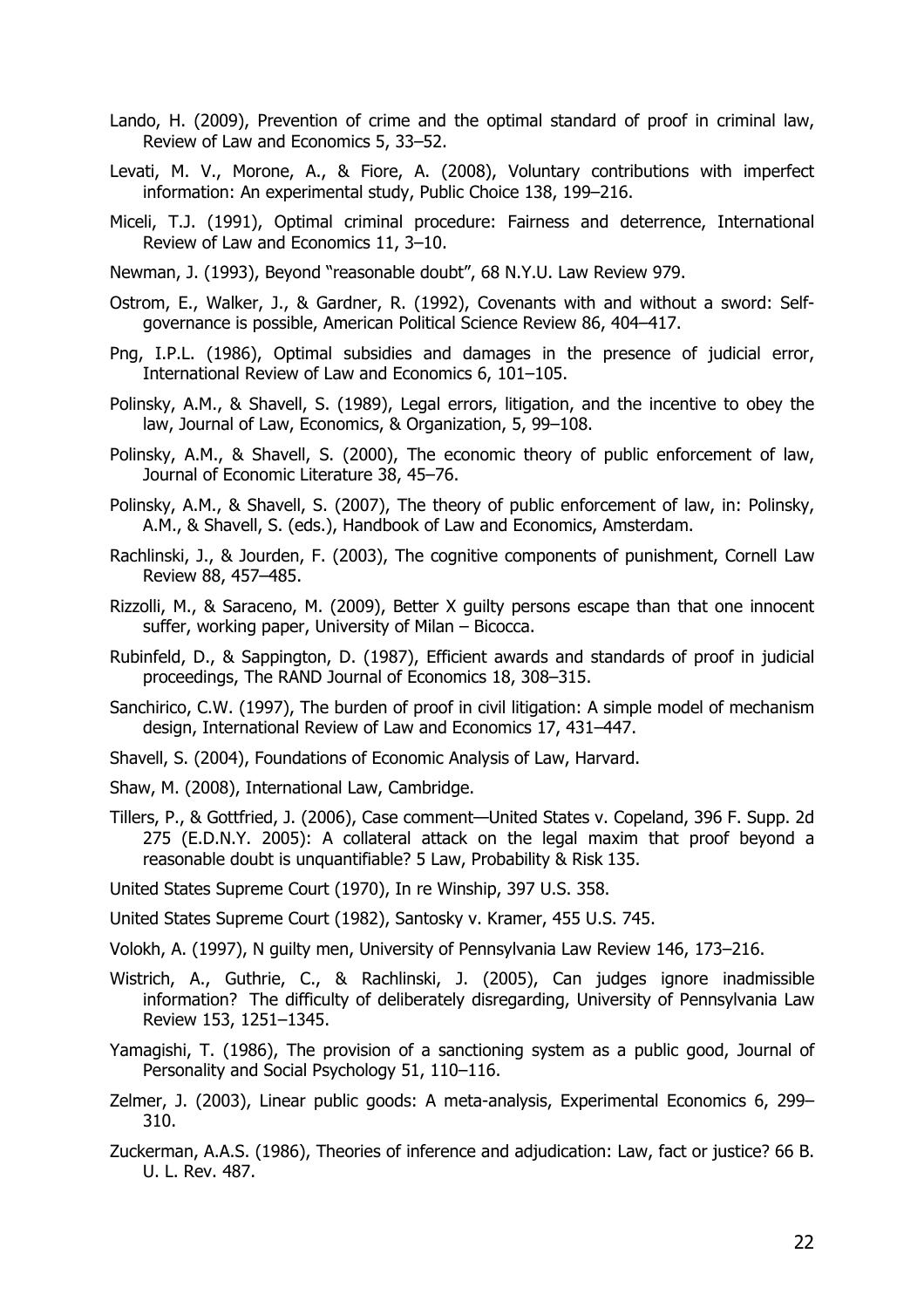# Appendix A: Instructions for the  $P/.5$  treatment<sup>19</sup>

#### General explanations for participants

 $\overline{a}$ 

You are taking part in an economic science experiment. If you read the following explanations carefully, you can earn a rather significant sum of money, depending on the decisions you make. It is therefore very important that you pay attention to the following points.

The instructions you have received from us are intended solely for your private information. During the experiment, you will not be allowed to communicate with anyone. Should you have any questions, please direct them directly to us. Not abiding by this rule will lead to exclusion from the experiment and from any payments.

In this experiment, we calculate in taler, rather than in Euro. Your entire income will therefore initially be calculated in taler. The total sum of taler will later be calculated in Euro as follows:

#### 10 taler =  $25$  Euro cents

The euro you will have accrued plus 2.50 Euro for your participation will be paid to you in cash at the end of the experiment.

The experiment is divided into separate periods. It consists of a total of 10 periods. Participants are randomly assigned to groups of four. Each group, thus, has three other members, apart from you. During these 10 periods, the constellation of your group of four will remain unaltered. You will therefore be in the same group for 10 periods. Please note that the identification number assigned to you and the other members of the group changes randomly in each period. Therefore, group members cannot be identified as the periods progress.

Each participant will receive from us one installment of 50 taler, with which you will be able to counterbalance potential losses.

<sup>&</sup>lt;sup>19</sup> Differences to the other treatment conditions are marked with footnotes. Screens differed accordingly.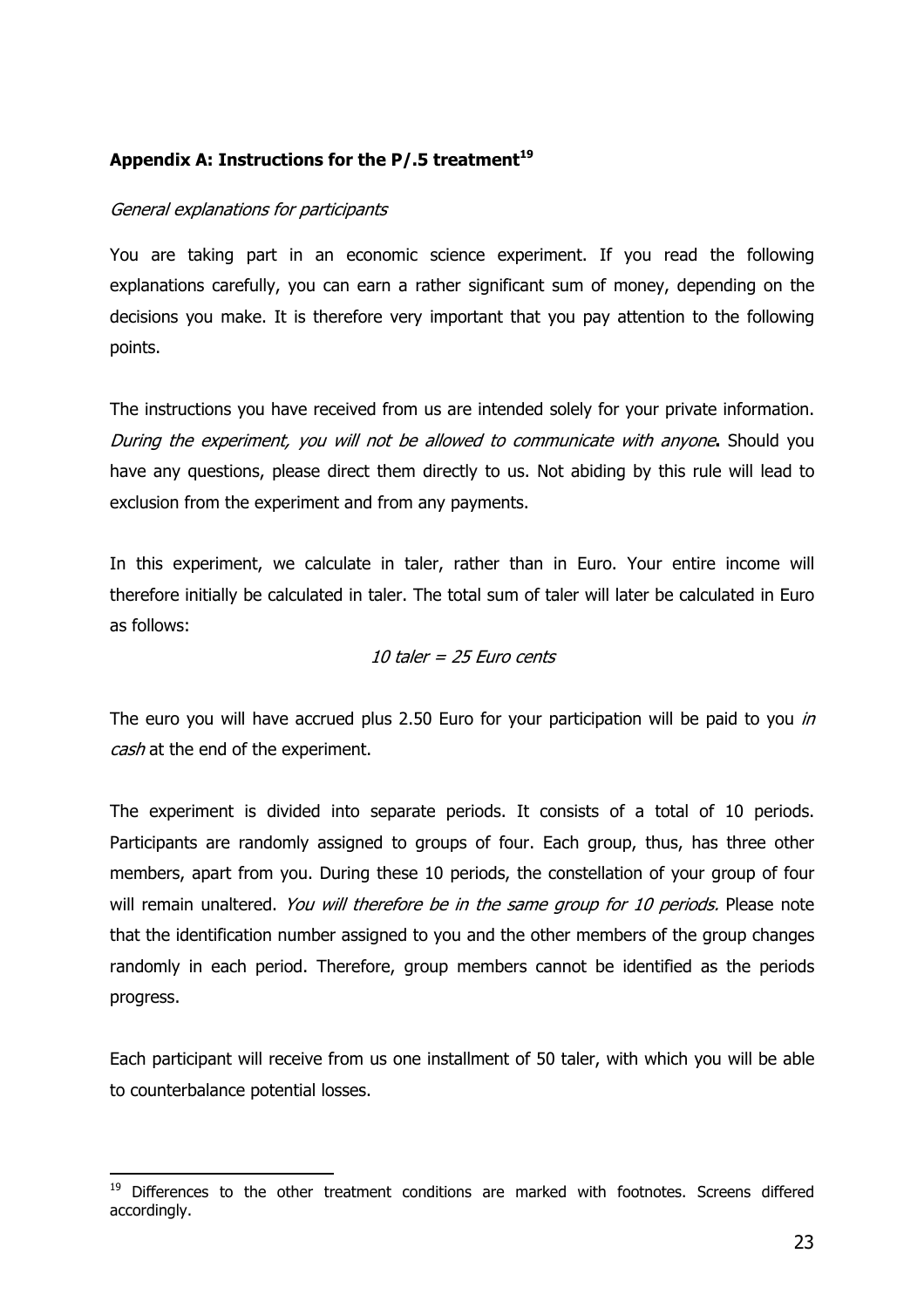The following pages outline the exact procedure of the experiment. Information on the exact procedure of the experiment

Each of the ten periods contains two steps. $20$ 

# Step  $\mathit{l}^{21}$

At the beginning of each period, each participant is allotted  $20$  taler, which we shall henceforth refer to as his *endowment*. The player's job is now to make a decision with regard to using his endowment. You have to decide how many of the 20 taler you wish to pay into a *project* and how many you wish to keep for yourself. The consequences of your decision are explained in greater detail below.

At the beginning you will see the following input screen of Step 1:

| $\Gamma$ Period<br>$\overline{1}$                    | Remaining time [sec]: 118 |
|------------------------------------------------------|---------------------------|
|                                                      |                           |
|                                                      |                           |
| In this period you are group member 1                |                           |
| Step 1                                               |                           |
| You receive in this period an endowment of 20 taler. |                           |
| Out of these 20 taler you pay                        |                           |
| into the project:                                    |                           |
|                                                      |                           |
|                                                      |                           |
|                                                      | OK                        |

The input screen of step 1

In the left upper corner of the screen you will find the *period number*. In the right upper corner you will find the *remaining time* for your decision *in seconds*.

<sup>&</sup>lt;sup>20</sup> Sentence is missing in N/.5.

 $21$  Missing in N/.5.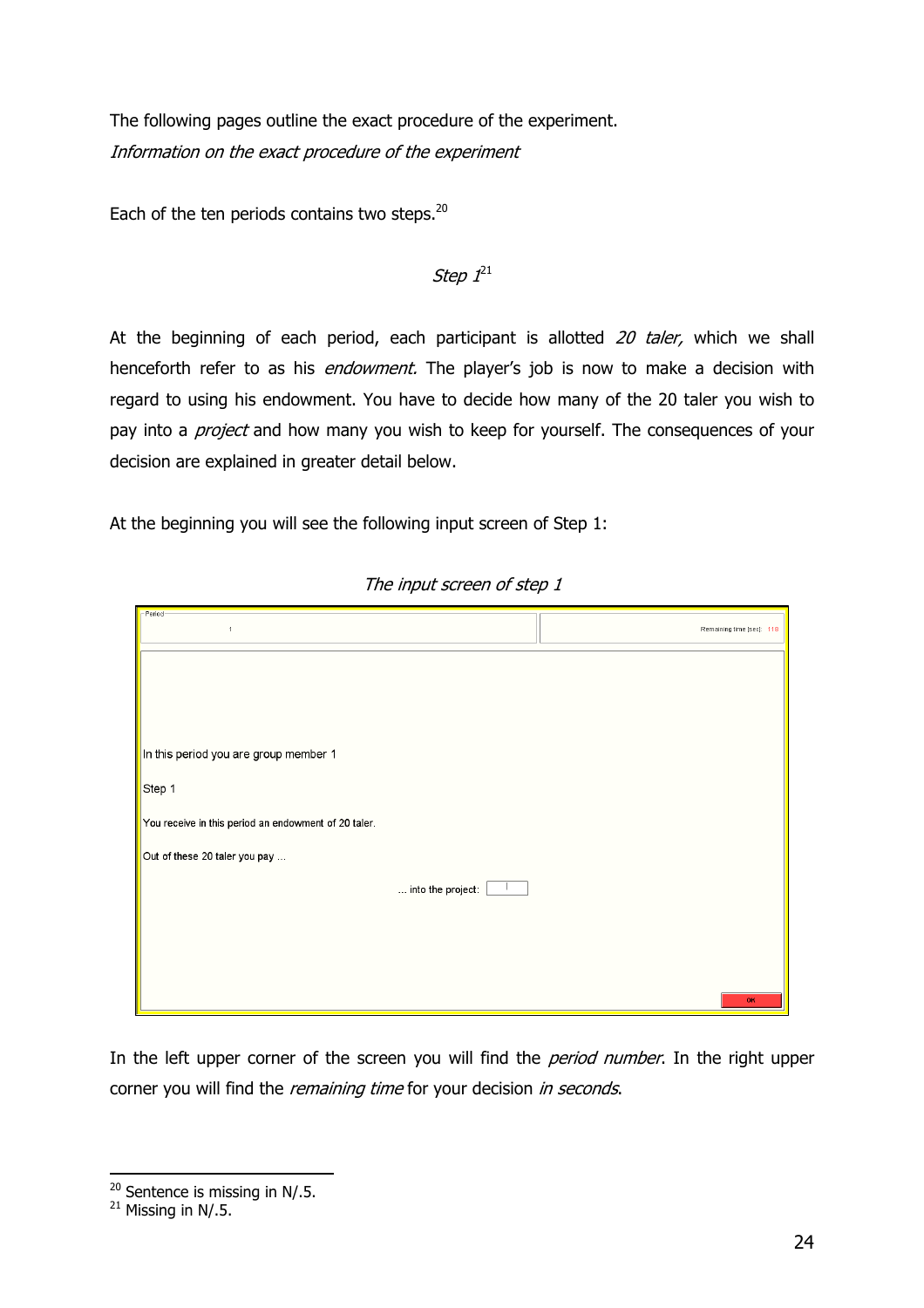Your endowment is, thus, 20 taler in each period. You make a decision on your project contribution by typing any one whole number between 0 and 20 into the appropriate field on your screen. This field can be accessed using the mouse. As soon as you have determined your contribution, you have also decided on how many taler to keep for yourself, i.e.,  $20$ your contribution. Once you have typed in your contribution, please click on  $OK$ , again using the mouse. Once you have done this, your decision for this period is irreversible.

Your income therefore consists of two parts, namely:

- (1) the taler you have kept for yourself
- (2) the *income gained from the project"*. Your income from the project is calculated as follows:

Income from the project =  $.4 *$  total sum of all contributions to the project

Your *income in Step 1*<sup>22</sup> of each period equals:

Income in Step 1<sup>23</sup>=

20 (endowment) – Your contribution to the project +.4\*(total sum of contributions to the project)

The total income in Step  $1<sup>24</sup>$  in taler, is calculated using the same formula for each member of the group. If, for example, the sum of the contributions from all group members adds up to 60 taler, you and all other members each receive a project income of .4x 60 = 24 taler. If the group members have contributed a total of 9 taler to the project, you and all other members each receive an income of .4x9 = 3.6 taler from the project.

For each taler you keep for yourself, you earn an income of 1 taler. If, on the other hand, you contribute one taler from your endowment to your group's project instead, the sum of the contributions to the project increases by one taler and your income from the project increases by  $.4x1 = .4$  taler. However, the income of each individual group member also increases by .4 taler, so that the group's total income increases by .4x4 = 1.6 taler. The other group members thereby also profit from your contributions to the project. In turn, you

 $22$  "Income" in N/.5.

 $23$  "Income" in N/.5.

 $24$  "Income" in N/.5.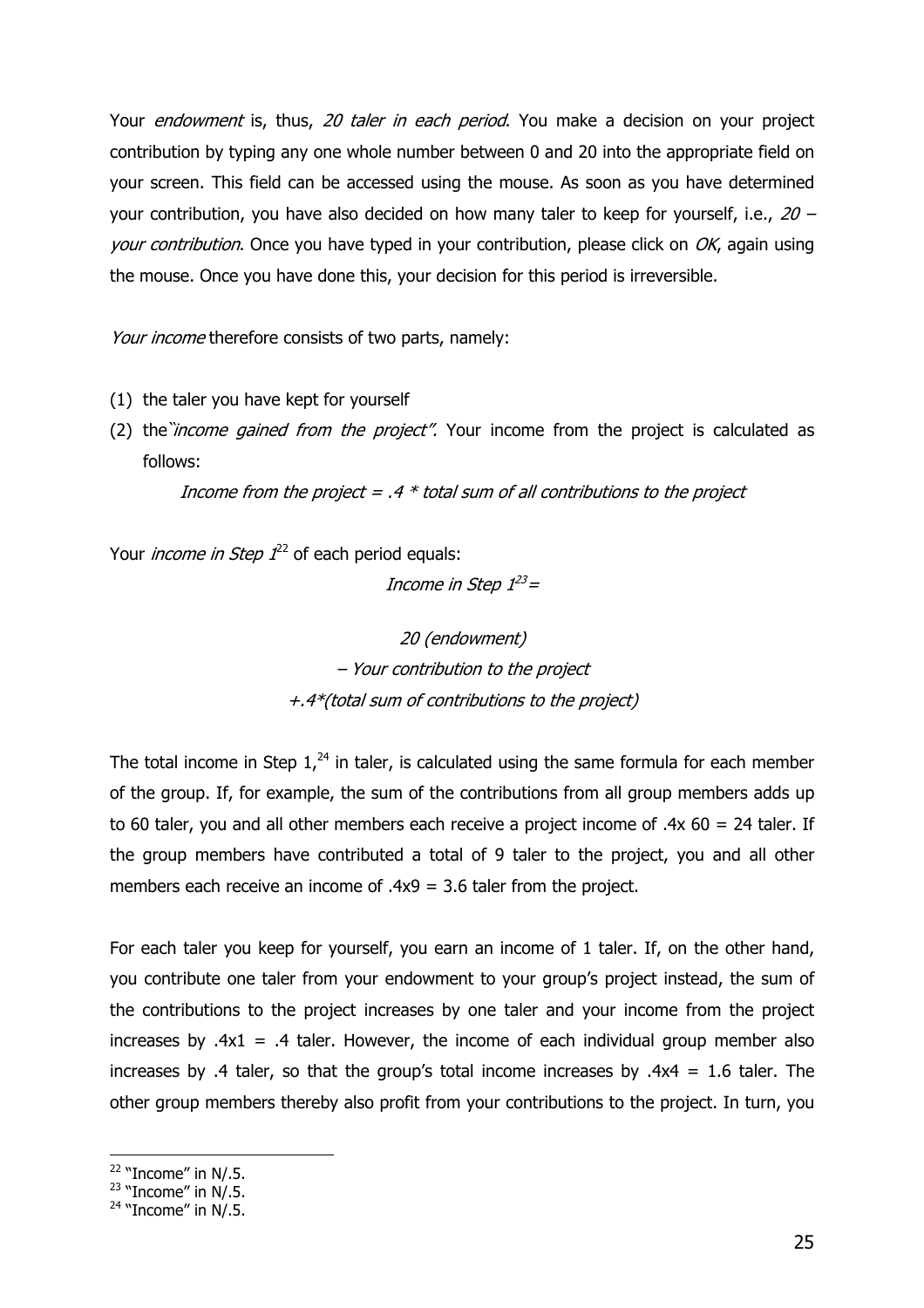profit from other members' contributions to the project. For each taler contributed to the project by another group member, you earn  $.4x1 = .4$  taler.

# Step 2<sup>25</sup>

In Step 2, you can decrease each individual group member's income by giving points, or leave as it is. For this purpose, you receive an additional endowment of 10 taler which you may use to buy points. These taler form the additional endowment; any taler you do not use for acquisition of points are kept and added to your period income at the end of step 2. All other group members are allowed to decrease your income, too, if they so wish.

You may assign points in the input screen of step 2 which shows, along the number of periods and the remaining time, for each group member a signal about the contribution to the project. Your contribution will be shown in the row "You".



The input screen of Step 2

Please notice that the signals for the three other group members only have a 50% probability of equaling the actual contribution. This means that the signaled contribution to the project for each of the other group members equals their actual contribution in 5 out of 10 cases on average. There is a 50% probability that you will see a random, different number which does not correspond to the particular group member's contribution. In this

<sup>&</sup>lt;sup>25</sup> Unless indicated, the section "Step 2" is missing in N/.5.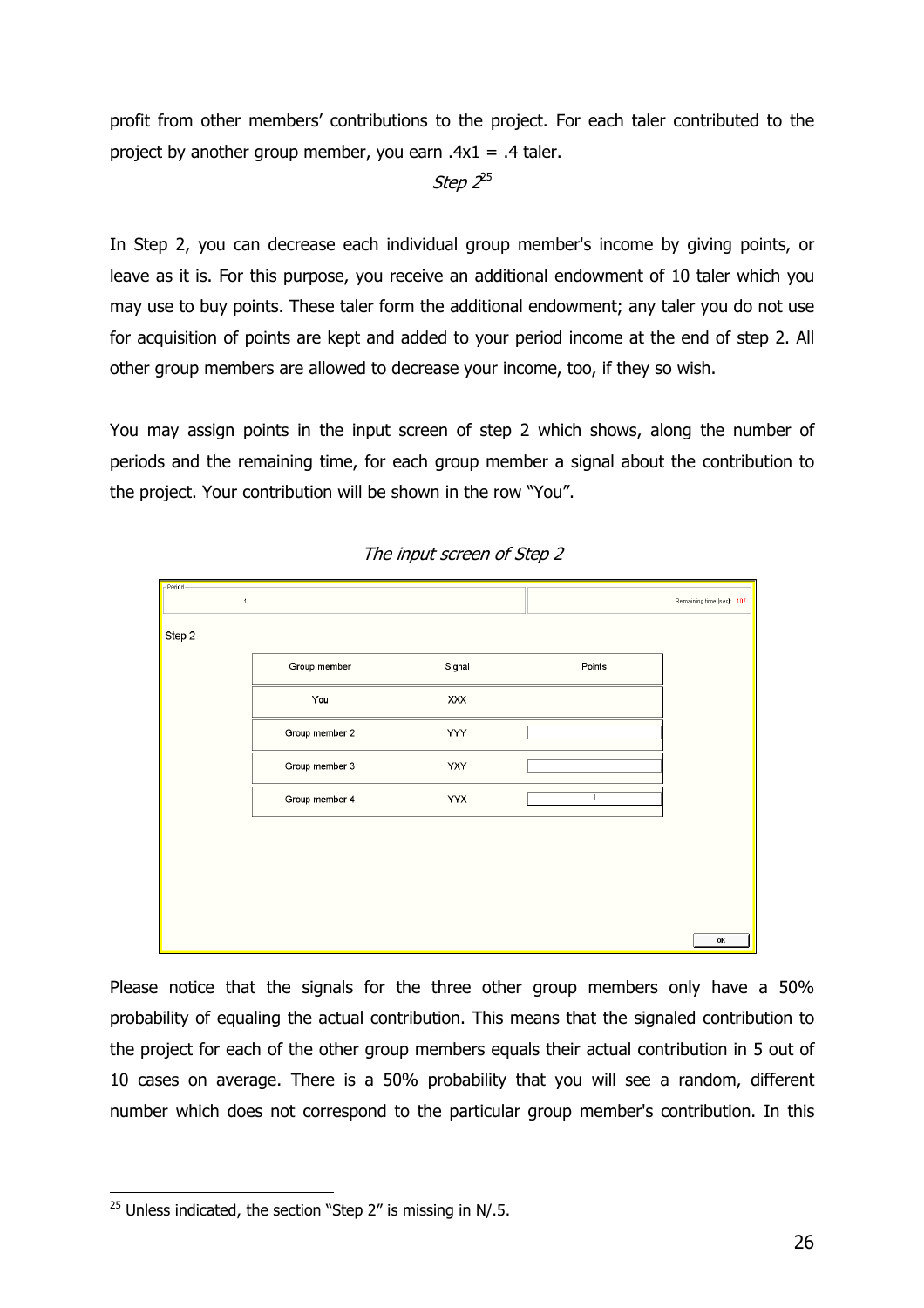case, there is an equal probability that any other number than the actual contribution will appear. $^{26}$ 

You now have to decide how many points you wish to distribute to each group member. You must enter a number at this stage. If you do not wish to alter a certain group member's income, please enter 0. If you want to assign points, you have to choose a number greater than 0. You can operate within the fields by using the tab key  $(\rightarrow)$  or the mouse. You may still change your decision as long as you have not yet clicked on OK.

When distributing points, you incur costs in taler which depend on the number of points you distribute to the individual players. The more points you distribute, the higher your costs are. The following formula shows the connection between the points distributed and the costs of such distribution:

# Costs for assigned points  $=$  sum of points (in taler)

Each distributed point costs you 1 taler. Therefore, you can distribute a maximum of 10 points. For example, if you have allocated 2 points to one member, your cost is 2 taler; if, in addition, you distribute 7 points to another group member, your cost is 7 taler; if you give the final group member 0 points, you have no costs. The *total cost* to you is therefore 9 taler  $(2+7+0)$ . The remaining rest of the additional endowment for buying points, in this example 1 taler, is kept and added at the end of step 2 to your period income.

If you choose 0 points for a certain group member, you do not alter this group member's income. If you allocate 1 point (choosing 1) to a group member, you *decrease* this particular group member's taler income from Step 1 by  $3$  taler. If you allocate 2 points to a group member (choosing 2), you decrease his income by 6 taler etc. *Each point allocated by you to* a particular group member reduces the group member's taler income from Step 1 by 3 taler.

The *overall* reduction in a group member's income from Step 1 depends on the total number of points received. If, for instance, one member receives a total of 3 points from all other members, the income in Step 1 is reduced by 9 taler. If a member receives a total of 4 points, the income in Step 1 is reduced by 12 taler. A person who receives points will be informed about the income reduction at the end of each period, without detailed information on the group member who distributed that point.

<sup>&</sup>lt;sup>26</sup> In P/.9, "5" is replaced by "9" in the paragraph. In P/1, the paragraph is replaced by "The other signals correspond to the contributions of all other three group members."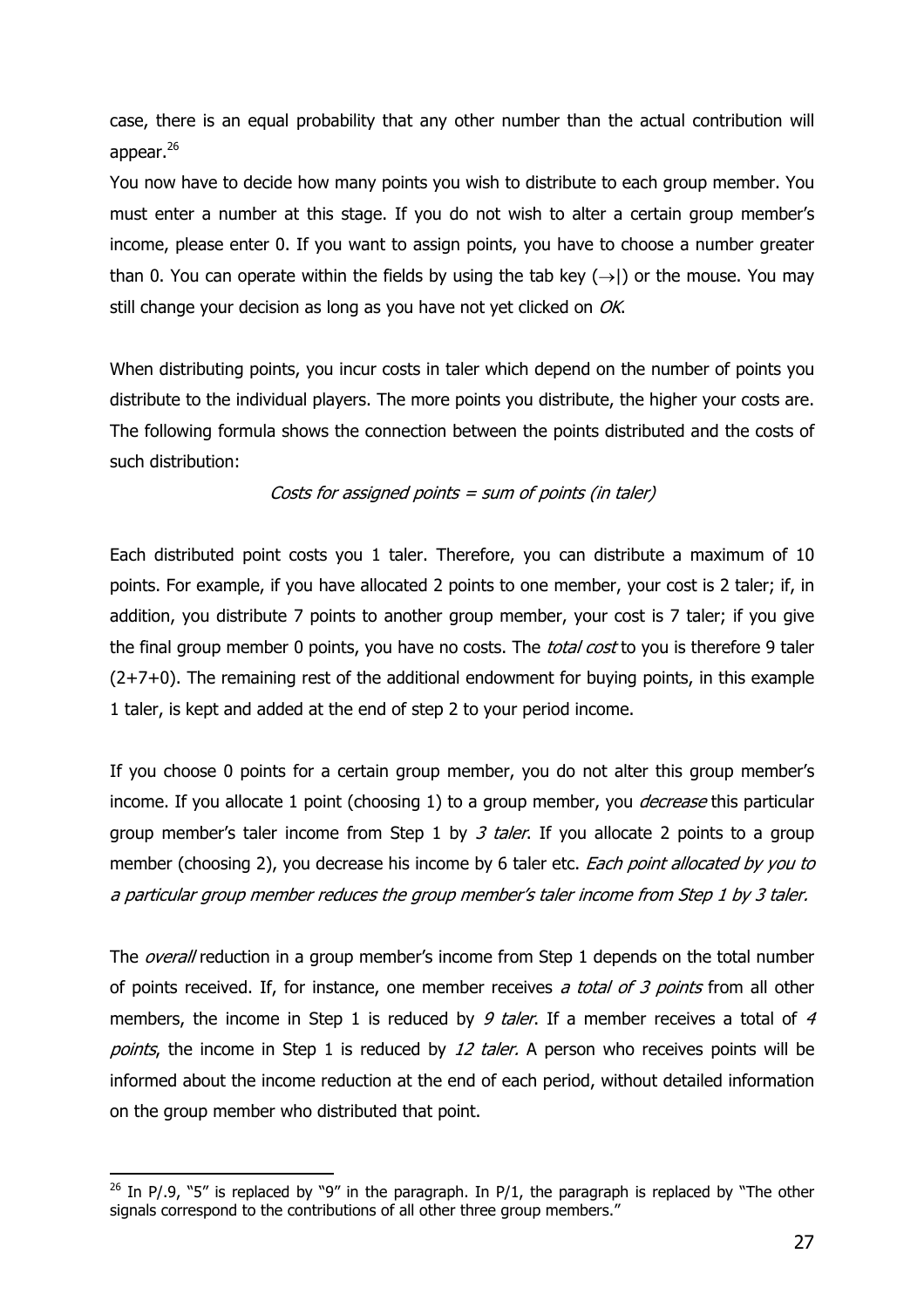For your total income at the end of step 2, it follows that:

Total taler income at the end of step  $2$  = Period income =

# Income after step 1 + 10 (additional endowment for buying points) – 3\*(sum of received points) – cost of points you distribute

Please note that your total taler income at the end of step 2 can be negative if the costs for distributed points exceed the income after step 1 minus the reduction of income due to received points.

| Period<br>$\mathbf{1}$                           | Remaining time [sec]: 115 |
|--------------------------------------------------|---------------------------|
| Period income                                    |                           |
| Taler you have kept for yourself                 | XXX                       |
| Your income from the project                     | yyy                       |
| Your income in Step 1                            | XXY                       |
| Additional endowment for buying points           | 10                        |
| Costs for points you distributed                 | -yxy                      |
| Points you received                              | xyx                       |
| Resulting reduction in your income (in<br>taler) | -yyx                      |
| Your period income                               | <b>YXX</b>                |
|                                                  |                           |
|                                                  |                           |
|                                                  |                           |
|                                                  | Continue                  |

The income screen at the end of Step 2

Once<sup>27</sup> all members of the group have made their decisions, you will be informed about your period income in the income screen at the end of Step  $2.^{28}$  Here, you see how many taler you kept for yourself, your income from the project, and the resulting income in Step  $1.^{29}$  In addition, you are informed about the costs for points you distributed, the number of points you received, as well as the resulting reduction in income.<sup>30</sup> Finally, you will see your period income.

 $27$  In N/.5, the following paragraph, screen, and formula are included in the instruction.

 $28$  In N/.5, "... in the income screen."

 $29$  In N/.5, "...and the resulting income."

 $30$  In N/.5, the sentence is replaced by "In addition, you receive an additional endowment of 10 taler that will be added to your income."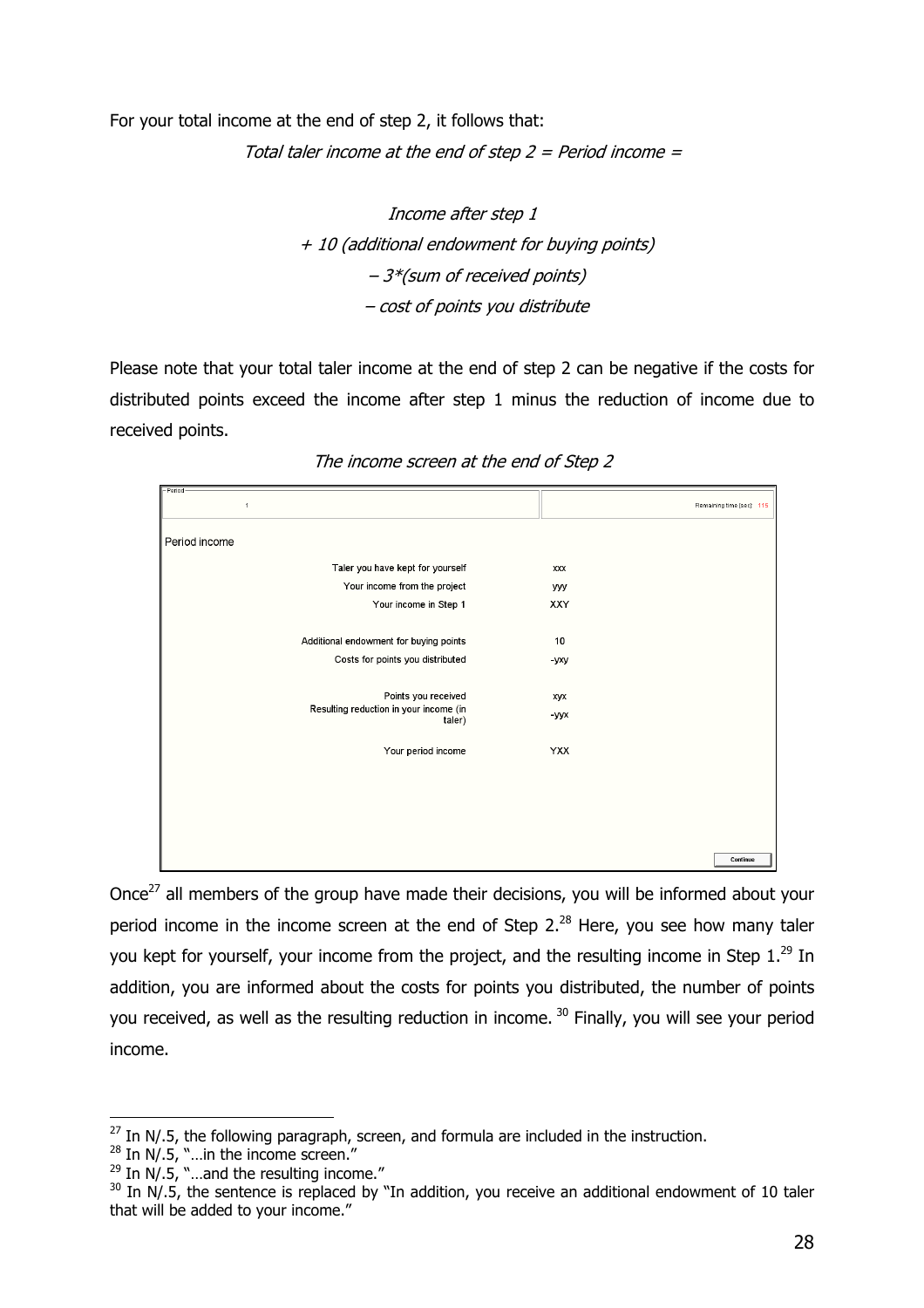Your total income at the end of the experiment equals the sum of all period incomes: Total income (in taler)

> = Total sum of period incomes (If the sum of period incomes is negative, your income is 0 taler.)

Do you have any further questions?

# Appendix B: Control questions $31$

Please answer all questions. There are no consequences for you due to wrong answers. If you have any questions, please contact us.

- 1. Each group member is endowed with 20 taler. None (including you) contributes anything in step 1.
	- What is your income in step 1?
	- What is the income of each of the other group members in step 1?
- 2. Each group member is endowed with 20 taler. Each group member (including you) contributes 20 taler to the project in step 1.
	- What is your income in step 1?
	- What is the income of each of the other group members in step 1?
- 3. Each group member is endowed with 20 taler. The other three group members contribute a total of 30 taler to the project in step 1.
	- What is your income in step 1 if you contribute in addition to the 30 taler 0 taler to the project?
	- What is your income in step 1 if you contribute  $-$  in addition to the 30 taler  $-15$  taler to the project?
- 4. Each group member is endowed with 20 taler. You contribute 8 taler to the project.
	- What is your income in step 1 if the others group members contribute  $-$  in addition to your 8 taler – in total 7 taler to the project?
	- What is your income in step 1 if the others group members contribute  $-$  in addition to your 8 taler – in total 22 taler to the project?
- 5. In step 2, you distribute points to each of the three other group members: 3, 5, and 0 points. What are the total costs for the distribution of those points?

 $31$  Ouestions 5 to 9 are missing in N/.5.